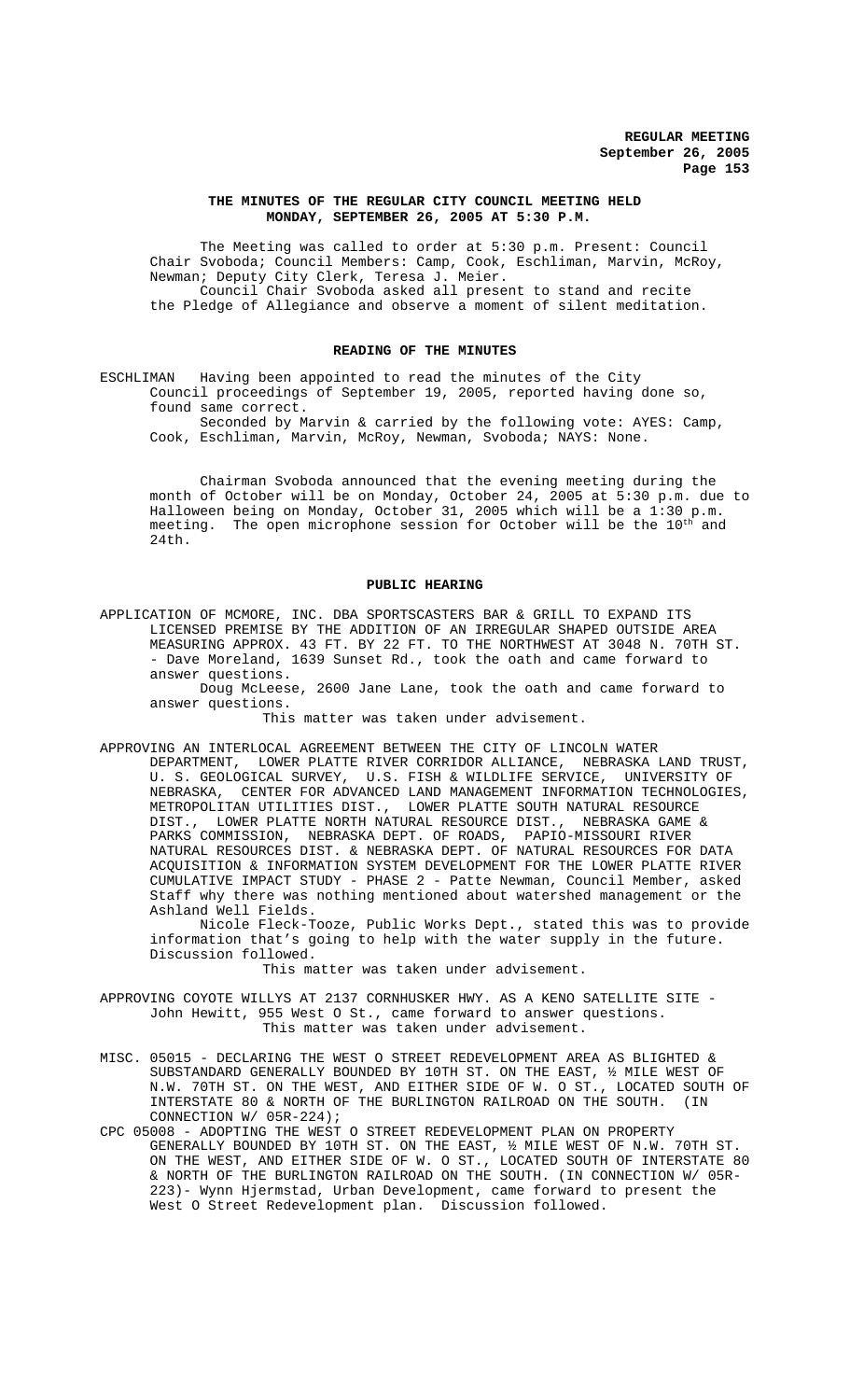Don Wesely, no address given, came forward representing Lincoln Poultry and Nebraska Machinery in support. Discussion followed. Danny Walker, 427 "E" Street, came forward in opposition. Damiy Wainer, 12, 1 Dereet, esked if there was a safeguard on<br>Mike Morosin, 2055 "S" Street, asked if there was a safeguard on TIFF funds to assure businesses will stay at location TIFF money was used for. Carl Sjulin, 1204 West O Street, came forward in support. Discussion followed. This matter was taken under advisement. SPECIAL PERMIT 1629F - APPLICATION OF DUTEAU INVESTMENT CO. TO ADJUST THE SIDE YARD SETBACK FROM 50 FT. TO 25 FT. TO ALLOW DISPLAY VEHICLE PARKING, ON PROPERTY GENERALLY LOCATED AT S. 27TH ST. & PORTER RIDGE RD. - Brian Carstens, 601 Old Cheney Road., Suite C, came forward representing Duteau Investment Co. to ask for approval and answer any questions. Discussion followed. This matter was taken under advisement. COMP. PLAN AMENDMENT 05015 - APPROVING THE DOWNTOWN MASTER PLAN AS A RECOGNIZED SUBAREA PLAN IN THE 2025 LINCOLN-LANCASTER COUNTY COMPREHENSIVE PLAN IN THE AREA GENERALLY FROM 6TH ST. ON THE WEST TO 17TH ST. ON THE EAST, AND FROM H ST. ON THE SOUTH TO R ST. ON THE NORTH, INCLUDING THE HAYMARKET DIST. & ANTELOPE VALLEY - Kent Morgan, Ass't. Director of Planning Dept., came forward to present the Downtown Master Plan and to answer questions. Discussion followed. Ms. Newman asked we do not need to make a specific recommendation or amendment saying we want those bike lanes to be put in within one

year of the adoption of this Master Plan? Mr. Morgan stated it would be staff's interpretation that what is included here is representative of what the Comp Plan calls for. That is our opinion at least our interpretation.

Cecil Steward, 125 N. 11<sup>th</sup> Street, resident of Downtown came forward in support.

John Weinberg, 6601 Everett, came forward in support. Discussion followed.

T.J. Casady, 7910 S. 21<sup>st</sup> Street, came forward representing the Updowntowners in support. Discussion followed.

Nader Sepahpur, downtown business owner, came forward in support. Jane Stricker, 1219 P Street, owner of Birkenstock Footloose & Fancy, came forward in support.

Danny Walker, 427 "E" Street, came forward to ask questions and to make a complaint.

Dallas McGee, Urban Development, came forward to answer questions. Discussion followed.

This matter was taken under advisement.

**TOOK BREAK 7:00 P.M. RECONVENED 7:12 P.M.**

**\*\* END OF PUBLIC HEARING \*\***

# **COUNCIL ACTION**

### **LIQUOR RESOLUTIONS**

APPLICATION OF ALLEY, INC. DBA THE ALLEY FOR A LIQUOR CATERING LICENSE FOR THEIR PRESENTLY LICENSED PREMISE AT 1031 M ST. - PRIOR TO READING: CAMP Moved to delay Public Hearing and action for one week to 10/03/05. Seconded by Eschliman & carried by the following vote: AYES: Camp, Cook, Eschliman, Marvin, McRoy, Newman, Svoboda; NAYS: None.

APPLICATION OF MCMORE, INC. DBA SPORTSCASTERS BAR & GRILL TO EXPAND ITS LICENSED PREMISE BY THE ADDITION OF AN IRREGULAR SHAPED OUTSIDE AREA MEASURING APPROX. 43 FT. BY 22 FT. TO THE NORTHWEST AT 3048 N. 70TH ST. - CLERK read the following resolution, introduced by Jon Camp, who moved

its adoption for approval:<br>A-83546 BE IT RESOLVED by th BE IT RESOLVED by the City Council of the City of Lincoln, Nebraska:

That after hearing duly had as required by law, consideration of the facts of this application, the Nebraska Liquor Control Act, and the pertinent City ordinances, the City Council recommends that the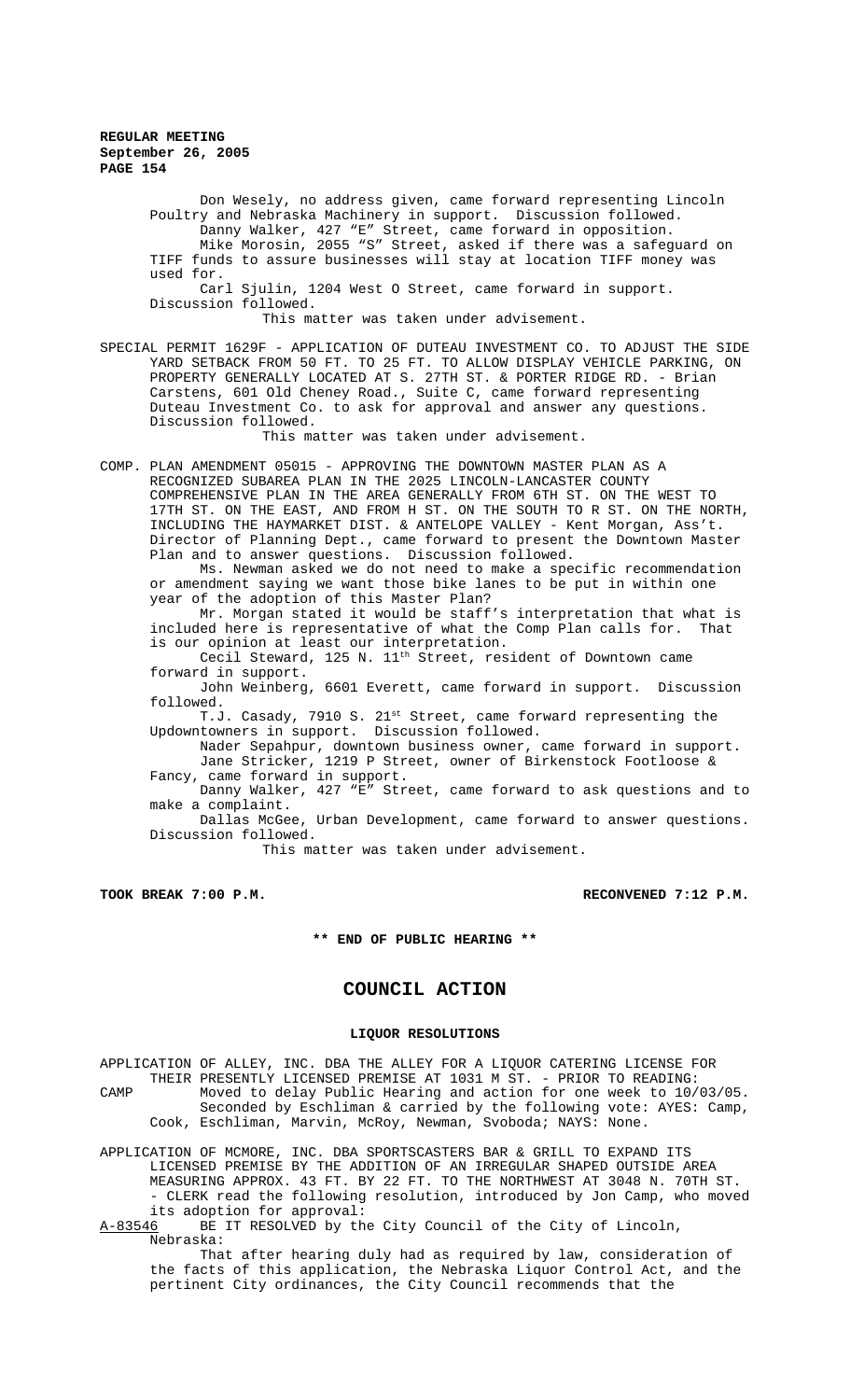application of McMore, Inc. dba Sportscasters Bar & Grill to expand its licensed premises by the addition of an area measuring approximately 43 feet by 22 feet to the northwest of the presently licensed premises located at 3048 N. 70th Street, Lincoln, Nebraska, be approved with the condition that the premise complies in every respect with all City and State regulations.

BE IT FURTHER RESOLVED that the City Clerk is directed to transmit a copy of this resolution to the Nebraska Liquor Control Commission. Introduced by Jon Camp

Seconded by Newman & carried by the following vote: AYES: Camp, Cook, Eschliman, Marvin, McRoy, Newman, Svoboda; NAYS: None.

## ORDINANCES - 2<sup>ND</sup> READING & RESOLUTIONS - NONE

### **RESOLUTIONS**

APPROVING AN INTERLOCAL AGREEMENT BETWEEN THE CITY OF LINCOLN WATER DEPARTMENT, LOWER PLATTE RIVER CORRIDOR ALLIANCE, NEBRASKA LAND TRUST, U. S. GEOLOGICAL SURVEY, U.S. FISH & WILDLIFE SERVICE, UNIVERSITY OF NEBRASKA, CENTER FOR ADVANCED LAND MANAGEMENT INFORMATION TECHNOLOGIES, METROPOLITAN UTILITIES DIST., LOWER PLATTE SOUTH NATURAL RESOURCE<br>DIST., LOWER PLATTE NORTH NATURAL RESOURCE DIST., NEBRASKA GAME DIST., LOWER PLATTE NORTH NATURAL RESOURCE DIST., NEBRASKA GAME & PARKS COMMISSION, NEBRASKA DEPT. OF ROADS, PAPIO-MISSOURI RIVER NATURAL RESOURCES DIST. & NEBRASKA DEPT. OF NATURAL RESOURCES FOR DATA ACQUISITION & INFORMATION SYSTEM DEVELOPMENT FOR THE LOWER PLATTE RIVER CUMULATIVE IMPACT STUDY - PHASE 2 - CLERK read the following resolution, introduced by Robin Eschliman, who moved its adoption:<br>A-83547 BE IT RESOLVED by the City Council of the City o

BE IT RESOLVED by the City Council of the City of Lincoln, Nebraska:

That the attached Interlocal Agreement for Data Acquisition and Information System Development for the Lower Platte River Cumulative Impact Study - Phase 2 for the Lower Platte River Corridor between the City of Lincoln Water Department, Lower Platte River Corridor Alliance, Nebraska Land Trust, U. S. Geological Survey, U.S. Fish & Wildlife Service, University of Nebraska, Center for Advanced Land Management Information Technologies, Metropolitan Utilities District, Lower Platte South Natural Resource District, Lower Platte North Natural Resource District, Nebraska Game & Parks Commission, Nebraska Department of Roads, Papio-Missouri River Natural Resources District and Nebraska Department of Natural Resources, to cooperatively undertake a study of the cumulative effects of changes to the Lower Platte River, is hereby approved and the Mayor is authorized to execute said Agreement on behalf of the City. The multi year Agreement is intended to assess long-term ecosystem changes, determine the risk and impacts associated with individual large-scale infrastructure and development projects, as well as the combined effect of the many activities in the Lower Platte River Corridor. The cost of the entire project is budgeted at \$335,000 of which the City of Lincoln would be responsible for a \$15,000 contribution. Funds are available in Account #506010.

The City Clerk is hereby directed to transmit a certified copy of the executed original Interlocal Agreement to Jerry Obrist, Lincoln Water System for distribution. Jerry Obrist shall secure a final executed original with the signatures of all parties for filing with the City Clerk.

Introduced by Robin Eschliman Seconded by Camp & carried by the following vote: AYES: Camp, Cook, Marvin, McRoy, Newman, Svoboda; NAYS: Eschliman.

APPROVING COYOTE WILLYS AT 2137 CORNHUSKER HWY. AS A KENO SATELLITE SITE - CLERK read the following resolution, introduced by Robin Eschliman, who moved its adoption:<br>A-83548 WHEREAS, the

WHEREAS, the City of Lincoln and the County of Lancaster, Nebraska have entered into an Interlocal Agreement for the purposes of providing for joint City-County keno lottery; and

WHEREAS, the City has entered into a contract for the operation of keno type lottery with Lincoln's Big Red Keno, Ltd., a Nebraska limited partnership; and

WHEREAS, Section 5 of the Interlocal Agreement and Section 3(b) of the Keno contract grant the City the authority to approve all satellite locations within the corporate limits of Lincoln; and

WHEREAS, all requirements under the Interlocal Agreement and the Keno contract governing the establishment and location of keno satellite sites have been met.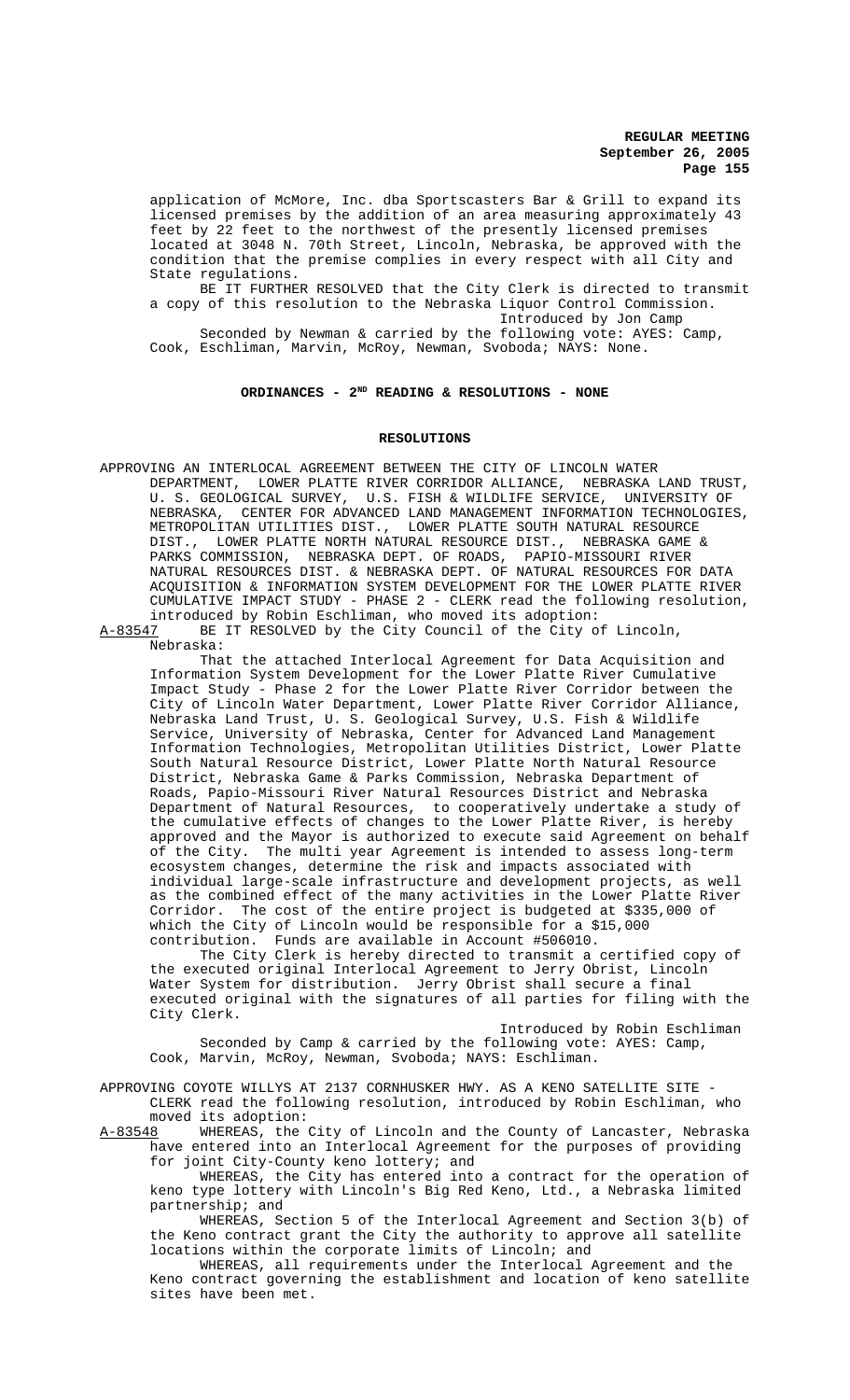NOW, THEREFORE, BE IT RESOLVED by the City Council of the City of Lincoln, Nebraska that a keno satellite site is hereby authorized at the location of Coyote Willys, 2137 Cornhusker Highway, Lincoln, NE 68521. The City Clerk is directed to return an executed copy of this Resolution to Legends, and a copy to Lincoln's Big Red Keno, Ltd. Introduced by Robin Eschliman

Seconded by McRoy & carried by the following vote: AYES: Camp, Cook, Marvin, McRoy, Newman, Svoboda; NAYS: Eschliman.

MISC. 05015 - DECLARING THE WEST O STREET REDEVELOPMENT AREA AS BLIGHTED & SUBSTANDARD GENERALLY BOUNDED BY 10TH ST. ON THE EAST, ½ MILE WEST OF N.W. 70TH ST. ON THE WEST, AND EITHER SIDE OF W. O ST., LOCATED SOUTH OF INTERSTATE 80 & NORTH OF THE BURLINGTON RAILROAD ON THE SOUTH. CONNECTION W/ 05R-224) - CLERK read the following resolution, introduced by Robin Eschliman, who moved its adoption:

A-83549 WHEREAS, the City's Urban Development Department has prepared the West O Street Redevelopment Plan ("Redevelopment Plan") to cover an area generally bounded by 10th Street on the east, a ½ mile west of N.W. 70th Street on the west, and either side of West O Street, but located south of Interstate 80 north of the Burlington Railroad Yard on the south; and

WHEREAS, the City Council, after consideration of the West O Street Redevelopment Area, Lincoln, Nebraska, Blight and Substandard Determination Study, determined that the area was blighted and substandard and declared the area blighted and substandard on September 26, 2005; and

WHEREAS, the Director of Urban Development has filed with the City Clerk the Redevelopment Plan generally consisting of redevelopment efforts to construct a distribution warehouse and associated commercial/industrial development at N.W. 63rd and West O Street, N.W. 56th and West O Street, S.W. 32nd and West O Street, S.W. 59th and West O Streets, and the acquisition of substandard commercial/industrial and residential structures as part of redevelopment activities. Said plan is attached hereto and marked Attachment "A", and made a part hereof by reference. The Director of Urban Development has reviewed said plan and has found that the plan meets the conditions set forth in Neb. Rev. Stat. § 18-2113 (Reissue 1997); and

WHEREAS, on August 5, 2005 notice of public hearing was mailed, postage prepaid, to the president or chairperson of the governing body of each county, school district, community college, educational service unit, and natural resource district in which the real property subject to such plan is located and whose property tax receipts would be directly affected and to all registered neighborhood associations located in whole or in part within one mile radius of the area to be redeveloped setting forth the time, date, place, and purpose, of the public hearing to be held on August 17, 2005 before the Lincoln City - Lancaster County Planning Commission regarding the Redevelopment Plan, a copy of said notice and list of said registered neighborhood associations having been attached hereto as Attachment "B" and "C" respectively; and

WHEREAS, said proposed Redevelopment Plan has been submitted to the Lincoln-Lancaster County Planning Commission for review and recommendation, and said Planning Commission on August 17, 2005 found the plan to be in conformance with the Comprehensive Plan and recommended approval thereof; and

WHEREAS, on September 12, 2005 a notice of public hearing was mailed, postage prepaid, to the foregoing governing bodies and registered neighborhood associations setting forth the time, date, place, and purpose of the public hearing before the City Council to be held on September 26, 2005 regarding the proposed Redevelopment Plan, a copy of said notice having been attached hereto as Attachment "D"; and

WHEREAS, on September 9, 2005 and September 16, 2005 a notice of public hearing was published in the Lincoln Journal Star newspaper, setting forth the time, date, place, and purpose of the public hearing to be held on September 26, 2005 regarding the proposed Redevelopment Plan, a copy of such notice having been attached hereto and marked as Attachment "E"; and

WHEREAS, on September 26, 2005 in the City Council Chambers of the County City Building, 555 South 10th Street, Lincoln, Nebraska, the City Council held a public hearing relating to the proposed Redevelopment Plan and all interested parties were afforded at such public hearing a reasonable opportunity to express their views respecting said proposed plan; and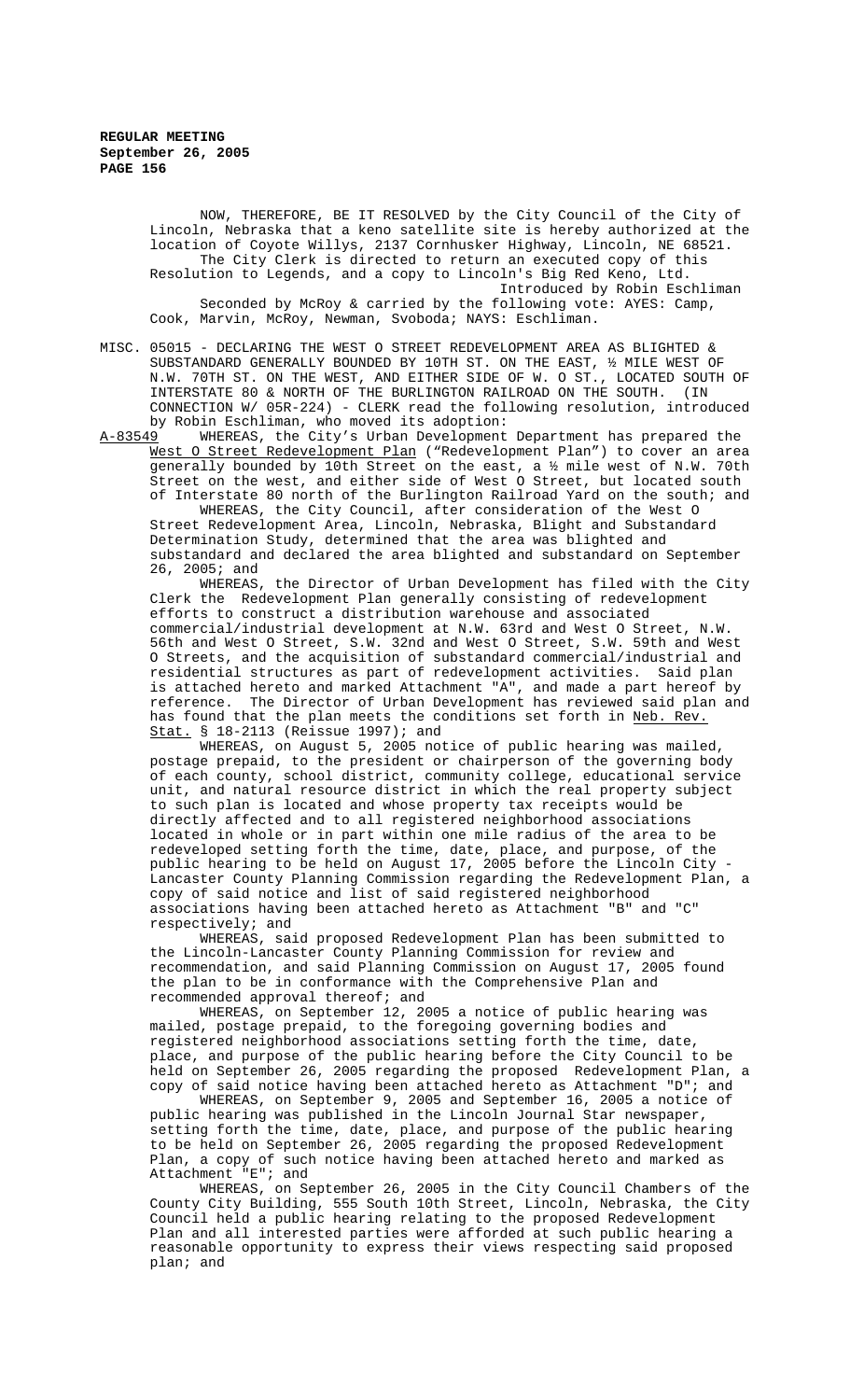WHEREAS, the City Council has duly considered all statements made and materials submitted relating to said proposed Redevelopment Plan. NOW, THEREFORE, IT IS FOUND AND DETERMINED by the City Council of

the City of Lincoln, Nebraska as follows: That the Redevelopment Plan is described in sufficient detail and is designed with the general purpose of accomplishing a coordinated, adjusted, and harmonious development of the City which will promote general health, safety, and welfare, sound design and arrangement, the wise and efficient expenditure of public funds, and the prevention of the reoccurrence of unsanitary or unsafe dwelling accommodations or conditions of blight.<br>2. That the Redevelopmen

That the Redevelopment Plan is feasible and in conformity with the general plan for the development of the City of Lincoln as a whole and said plan is in conformity with the legislative declarations, and the determinations set forth in the Community Development Law.<br>3.

That such substandard and blighted conditions are beyond remedy and control solely by regulatory process and the exercise of police power and cannot be dealt with effectively by the ordinary operations or private enterprise without the aids provided by the Community Development law, specifically including Tax Increment Financing. The elimination of said substandard and blighted conditions under the authority of the Community Development Law is found to be a public purpose and in the public interest.

That for projects utilizing funds authorized in Section 18-2147 of the Community Development Law, (a) the redevelopment activities provided for in the plan would not be economically feasible without the use of tax-increment financing, (b) the redevelopment activities would not occur in the community redevelopment area without the use of tax-increment financing, and (c) the costs and benefits of the redevelopment activities, including costs and benefits to other affected political subdivisions, the economy of the community, and the demand for public and private services have been analyzed by the governing body and have been found to be in the long-term best interest of the community impacted by the redevelopment activities all as more specifically set forth in the Plan as Redevelopment Activities and Estimated Expenditures.

BE IT RESOLVED by the City Council of the City of Lincoln, Nebraska:

That pursuant to the provisions of the Nebraska Community Development Law and in light of the foregoing findings and determinations, the Redevelopment Plan attached hereto as Attachment "A" is hereby accepted and approved by the City Council as the governing body for the City of Lincoln.

BE IT FURTHER RESOLVED that the Urban Development Director or his authorized representative is hereby authorized and directed to take all steps necessary to implement the provisions of said Redevelopment Plan. Introduced by Robin Eschliman

Seconded by McRoy & carried by the following vote: AYES: Camp, Cook, Eschliman, Marvin, McRoy, Newman, Svoboda; NAYS: None.

- CPC 05008 ADOPTING THE WEST O STREET REDEVELOPMENT PLAN ON PROPERTY GENERALLY BOUNDED BY 10TH ST. ON THE EAST, ½ MILE WEST OF N.W. 70TH ST. ON THE WEST, AND EITHER SIDE OF W. O ST., LOCATED SOUTH OF INTERSTATE 80 & NORTH OF THE BURLINGTON RAILROAD ON THE SOUTH. (IN CONNECTION W/ 05R-223)- CLERK read the following resolution, introduced by Robin
- Eschliman, who moved its adoption:<br>A-83550 WHEREAS, it is desirable and WHEREAS, it is desirable and in the public interest that the City of Lincoln, Nebraska, a municipal corporation and a city of the primary class, undertake and carry out urban redevelopment projects in areas of the City which are determined to be substandard and blighted and in need of redevelopment; and

WHEREAS, Chapter 18, Article 21, Nebraska Reissue Revised Statutes of 1943, as amended, known as the Community Development Law, is the urban renewal and redevelopment law for the State of Nebraska and prescribes the requirements and procedures for the planning and implementation of urban redevelopment projects; and

WHEREAS, the City in accordance with its Home Rule Charter and the laws of the State of Nebraska applicable to cities of the primary class has duly prepared and approved a general plan for the development of the City known as its Comprehensive Plan, all as required by Section 18- 2110, R.R.S. 1943; and

WHEREAS, this Council has received and duly considered evidence relating to the present condition of the West O Street Redevelopment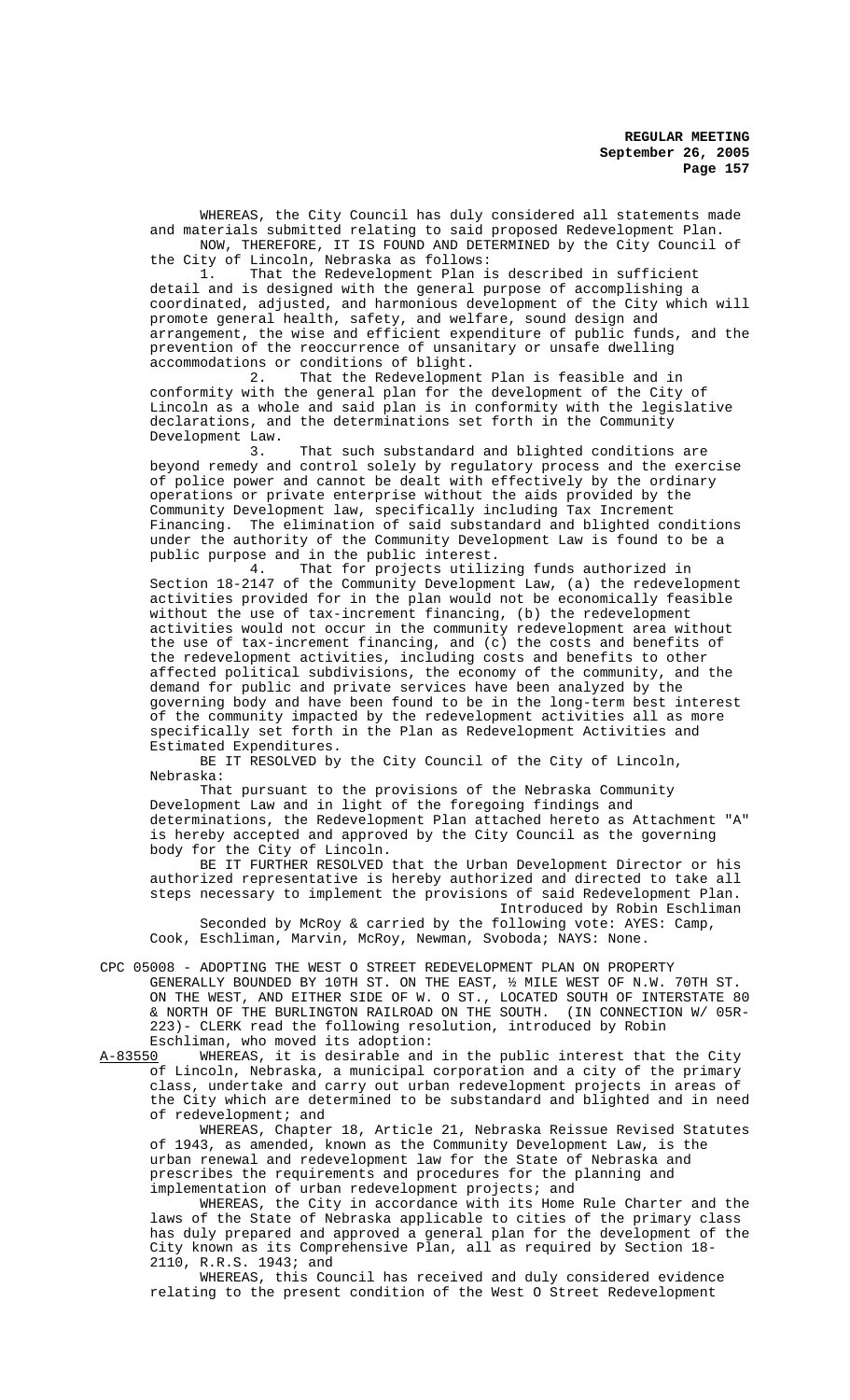Area, as shown and described on Attachment "A"; and

WHEREAS, this Council has received and duly considered other evidence, including evidence relating to the scope and limitations of the nearby redevelopment plans in the area, and the inability of the other plans to effectively remedy the substandard and blighted conditions;

WHEREAS, Article 8, Section 12 of the Constitution of the State of Nebraska requires that said area must be found to be both substandard and blighted in order for tax increment financing to be used in said area; and

WHEREAS, Section 18-2109, R.R.S. 1943, as amended, requires that prior to the preparation by the City of an urban redevelopment plan for a redevelopment project for the West O Street Redevelopment Area, this Council as governing body of the City, by resolution, after review and recommendation from the Lincoln City Lancaster County Planning Commission, find and determine that said area is both a substandard and blighted area as defined in said Community Development Law, and in need of redevelopment; and

WHEREAS, on August 19, 2005 notice of public hearing was mailed, postage prepaid, to the president or chairperson of the governing body of each county, school district, community college, educational service unit, and natural resource district in which the real property subject to such plan is located and whose property tax receipts would be directly affected and to all registered neighborhood associations located in whole or in part within one mile radius of the area to be redeveloped setting forth the time, date, place, and purpose, of the public hearing to be held on August 31, 2005 before the Lincoln City - Lancaster County Planning Commission regarding the proposed determination that the West O Street Redevelopment Area be declared a blighted and substandard area as defined in the Nebraska Community Development Law, a copy of said notice and list of said registered neighborhood associations having been attached hereto as Attachment "B" and "C" respectively; and

WHEREAS, the Lincoln City-Lancaster County Planning Commission on August 31, 2005 recommended that the West O Street Redevelopment Area be found to be both a substandard and blighted area as defined in said Community Development Law and the evidence demonstrates that said West O Street Redevelopment Area as shown and described on Attachment "A" constitutes both a substandard and blighted area as defined in said Community Development Law, which area is in need of redevelopment.

WHEREAS, on September 12, 2005 a notice of public hearing was mailed, postage prepaid, to the foregoing governing bodies and registered neighborhood associations setting forth the time, date, place, and purpose of the public hearing before the City Council to be held on September 26, 2005 regarding the proposed determination that the 48th and O Streets Redevelopment Area be declared a blighted and substandard area as defined in the Nebraska Community Development Law, a copy of said notice having been attached hereto as Attachment "D"; and

WHEREAS, on September 9, 2005 and September 16, 2005 a notice of public hearing was published in the Lincoln Journal Star newspaper, setting forth the time, date, place, and purpose of the public hearing to be held on September 26, 2005 regarding the proposed determination that the West O Street Redevelopment Area be declared a blighted and substandard area as defined in the Nebraska Community Development Law, a copy of such notice having been attached hereto and marked as Attachment "E"; and

WHEREAS, on September 26, 2005 in the City Council Chambers of the County City Building, 555 South 10th Street, Lincoln, Nebraska, the City Council held a public hearing relating to the proposed that the West O Street Redevelopment Area be declared a blighted and substandard area as defined in the Nebraska Community Development Law and all interested parties were afforded at such public hearing a reasonable opportunity to express their views respecting said proposed plan; and

WHEREAS, the City Council has duly considered all statements made and materials submitted relating to said proposed determination.

NOW, THEREFORE, BE IT RESOLVED by the City Council of the City of Lincoln, Nebraska:

1. That it is hereby found and determined that the West O<br>I Redevelopment Area as shown and described on Attachment "A", Street Redevelopment Area as shown and described on Attachment "A", constitutes both a substandard and blighted area as defined by subsections (10) and (11), respectively, of Section 18-2103, R.R.S. 1943, as amended, and that said area is in need of redevelopment.

2. That it is hereby found and determined that substandard and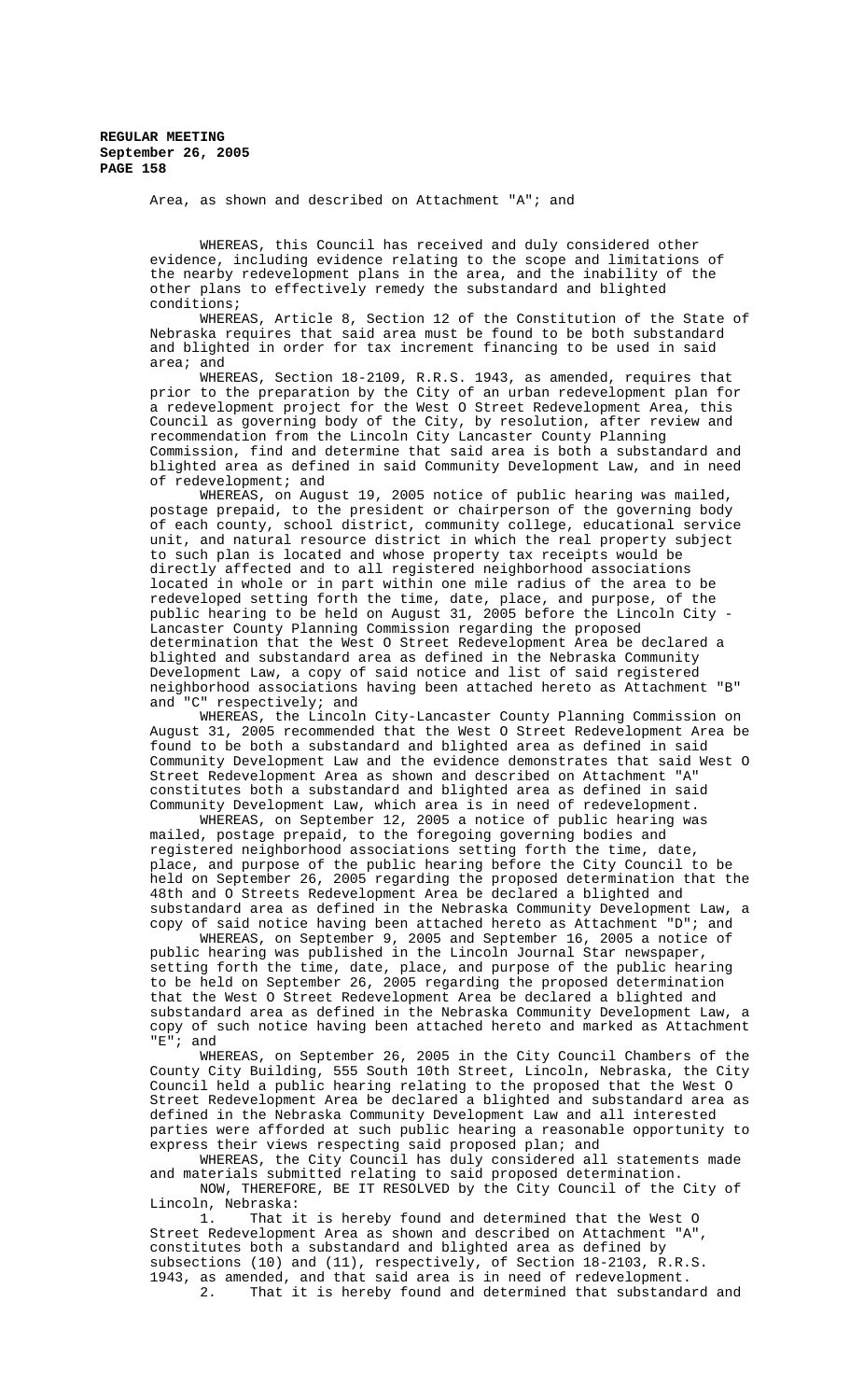blighted conditions exist as set forth and discussed in Attachment "F" (entitled Blight and Substandard Determination Study) attached hereto and incorporated herein as though fully set forth verbatim.

That such substandard and blighted conditions are beyond remedy and control solely by regulatory process and the exercise of police power and cannot be dealt with effectively by the ordinary operations or private enterprise without the aids provided by the Community Development law, specifically including Tax Increment Financing. The elimination of said substandard and blighted conditions under the authority of the Community Development Law is found to be a

public purpose and in the public interest.<br>4. That it is hereby found and de That it is hereby found and determined that said area is an eligible site for urban redevelopment projects under the provision of Chapter 18, Article 21, Nebraska Revised Statutes of 1943, as amended.

BE IT FURTHER RESOLVED that the Department of Urban Development as the duly designated community development agency for the City of Lincoln is hereby authorized and directed to immediately proceed with the preparation of a new redevelopment plan and associated projects for the West O Street Redevelopment Area, which plan shall be prepared in accordance with the requirements and procedures of said Chapter 18, Article 21, for ultimate review and consideration by this Council. Introduced by Robin Eschliman

Seconded by McRoy & carried by the following vote: AYES: Camp, Cook, Eschliman, Marvin, McRoy, Newman, Svoboda; NAYS: None.

SPECIAL PERMIT 1629F - APPLICATION OF DUTEAU INVESTMENT CO. TO ADJUST THE SIDE YARD SETBACK FROM 50 FT. TO 25 FT. TO ALLOW DISPLAY VEHICLE PARKING, ON PROPERTY GENERALLY LOCATED AT S. 27TH ST. & PORTER RIDGE RD. - CLERK read the following resolution, introduced by Robin Eschliman, who moved its adoption:<br>A-83551 MHEREAS

WHEREAS, Duteau Investment Company has submitted an application designated as Special Permit No. 1629F for authority to amend Special Permit No. 1629 to adjust the side yard setback from 50 feet to 25 feet to allow vehicles to be displayed for sale and for no other uses on property located at the southeast corner of South 27th Street and Porter Ridge Drive, and legally described to wit:

Lot 1, Block 1, Porter Ridge West 4th Addition, Lincoln, Lancaster County, Nebraska, except a portion of Lot 1, Block 1, Porter Ridge West 4th Addition, more particularly described as follows:

Beginning at the northwest corner of said Lot 1, said corner being located at the intersection of the easterly 60 foot right-of-way of 27th Street and the southerly 40 foot right-of-way line of Porter Ridge Road; thence southerly along the west line of said Lot 1, a distance of 25.0 feet; thence northeasterly, a distance of 35.4 feet, more or less, to a point on the north line of said Lot 1 located 25.0 feet easterly from the northwest corner as measured along said north line; thence westerly along said north line a distance of 25.0 feet to said northwest corner and the point of beginning;

WHEREAS, the real property adjacent to the area included within the site plan for these additional ground signs will not be adversely affected; and

WHEREAS, said site plan together with the terms and conditions hereinafter set forth are consistent with the intent and purpose of Title 27 of the Lincoln Municipal Code to promote the public health, safety, and general welfare.

NOW, THEREFORE, BE IT RESOLVED by the City Council of the City of Lincoln, Nebraska:

That the application of Duteau Chevrolet Subaru, hereinafter referred to as "Permittee", to adjust the side yard setback from 50 feet to 25 feet to allow vehicles to be displayed for sale, on the property legally described above, be and the same is hereby granted under the provisions of Sections 27.63.470 of the Lincoln Municipal Code upon condition that the display of vehicles for sale be in strict compliance with said application, the site plan, and the following additional express terms, conditions, and requirements:

1. This permit approves an adjustment to the side yard setback from 50 feet to 25 feet for the display of vehicles for sale along the east lot line.<br>2. Be

Before receiving building permits: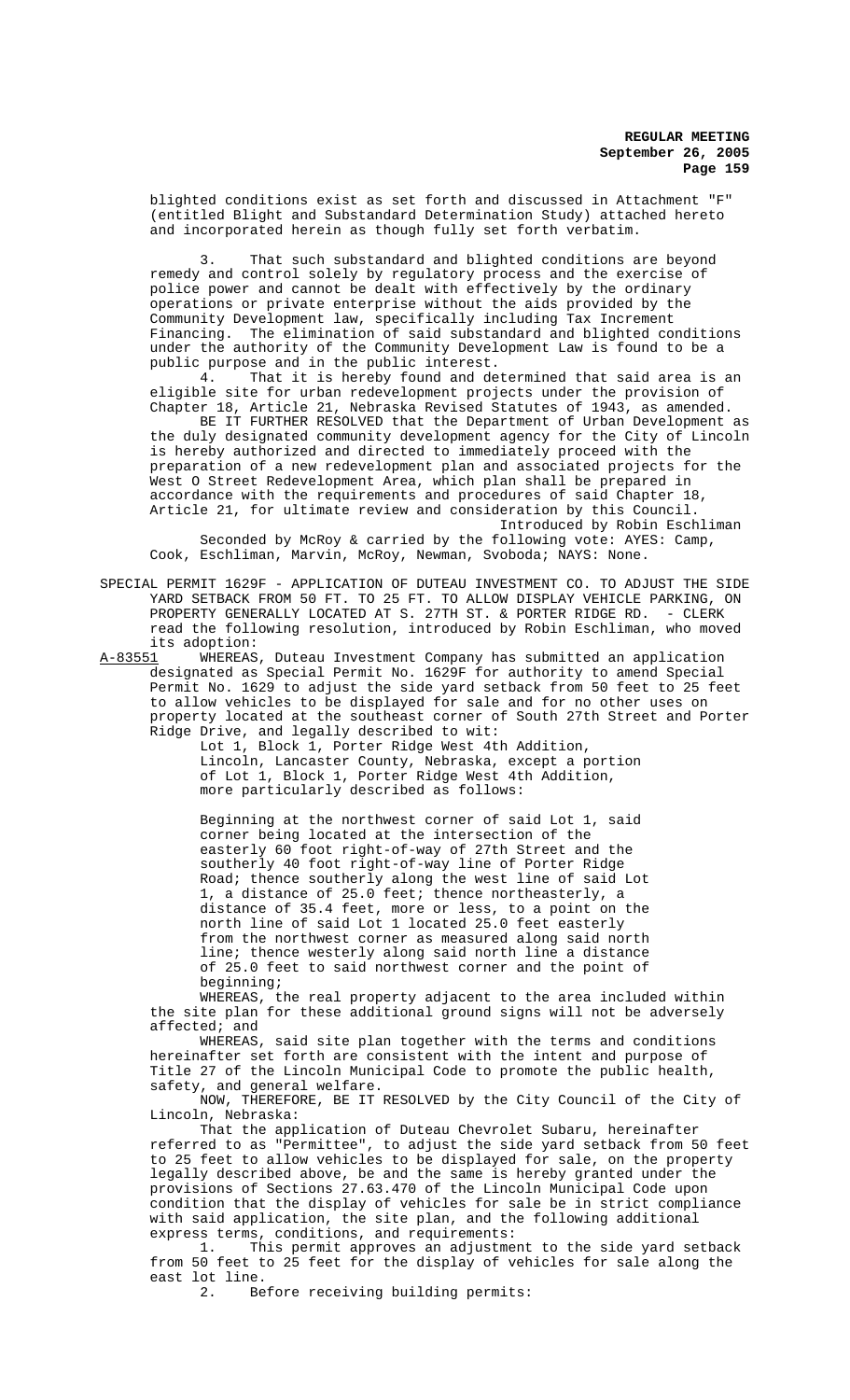a. The Permittee must submit five copies of the final plan. b. The construction plans must conform to the approved

plans.

Before construction this commercial use, all development and construction must be completed in conformance with the approved plans.<br>4. All privately-owned improvements, including landscaping, All privately-owned improvements, including landscaping,

shall be permanently maintained by the owner or an appropriately

established property owners association approved by the City Attorney.<br>5. The site plan approved by this permit represents the The site plan approved by this permit represents the official approved permit, and shall be the basis for all interpretations of setbacks, yards, locations of structures, location of parking and circulation elements, etc.

6. The terms, conditions, and requirements of this resolution shall be binding and obligatory upon the Permittee, its successors, and assigns. The building official shall report violations to the City Council which may revoke the special permit or take such other action as may be necessary to gain compliance.<br>7. The Permittee shall sign

The Permittee shall sign and return the City's letter of acceptance to the City Clerk within 30 days following approval of the special permit, provided, however, said 30-day period may be extended up to six months by administrative amendment. The City Clerk shall file a copy of the resolution approving the special permit and the letter of acceptance with the Register of Deeds, filing fees therefor to be paid in advance by the Permittee.

8. The site plan approved by this resolution voids and supersedes all previously approved site plans, however all resolutions approving previous permits remain in force unless specifically amended by this resolution.

Introduced by Robin Eschliman Seconded by Newman & carried by the following vote: AYES: Camp, Cook, Eschliman, Marvin, McRoy, Newman, Svoboda; NAYS: None.

COMP. PLAN AMENDMENT 05015 - APPROVING THE DOWNTOWN MASTER PLAN AS A RECOGNIZED SUBAREA PLAN IN THE 2025 LINCOLN-LANCASTER COUNTY COMPREHENSIVE PLAN IN THE AREA GENERALLY FROM 6TH ST. ON THE WEST TO 17TH ST. ON THE EAST, AND FROM H ST. ON THE SOUTH TO R ST. ON THE NORTH, INCLUDING THE HAYMARKET DIST. & ANTELOPE VALLEY - PRIOR to reading: COOK Moved to amend Bill No. 05R-226, the Downtown Master Plan, 2005, the area west of the City-County Building Complex by changing the area

that is currently orange between G  $\&$  L Streets,  $7<sup>th</sup>$  and  $9<sup>th</sup>$  Streets to a cross hatch pattern that is orange and pink with pink being government Seconded by Marvin & carried by the following vote: AYES: Camp, Cook, Eschliman, Marvin, McRoy, Newman, Svoboda; NAYS: None.

CLERK Read the following resolution, introduced by Robin Eschliman, who moved its adoption as amended:<br>A-83552 WHEREAS, the Planning Di

WHEREAS, the Planning Director has made application to amend the 2025 Lincoln/Lancaster County Comprehensive Plan to incorporate the Downtown Master Plan as a subarea plan; and

WHEREAS, the Lincoln City-Lancaster County Planning Commission has recommended approval of the Downtown Master Plan.

NOW, THEREFORE, BE IT RESOLVED by the City Council of the City of Lincoln, Nebraska, that the Downtown Master Plan, on file in the office of the Planning Director and incorporated herein by reference is adopted as an approved subarea plan.

BE IT FURTHER RESOLVED that one printed copy of the Downtown Master Plan shall be filed in the office of the Planning Director for use and examination by the public.

BE IT FURTHER RESOLVED that the 2025 Lincoln/Lancaster County Comprehensive Plan be amended as follows:

1. Amend the "On-Going Comprehensive Plan Activities" section on page F 156 to add the following Plan to the list of approved subarea plans. Downtown Master Plan, 2005

BE IT FURTHER RESOLVED that any other references in said plan which may be affected by the above-specified amendments be, and they hereby are amended to conform to such specific amendments.

Introduced by Robin Eschliman Seconded by Marvin & carried by the following vote: AYES: Camp, Cook, Eschliman, Marvin, McRoy, Newman, Svoboda; NAYS: None.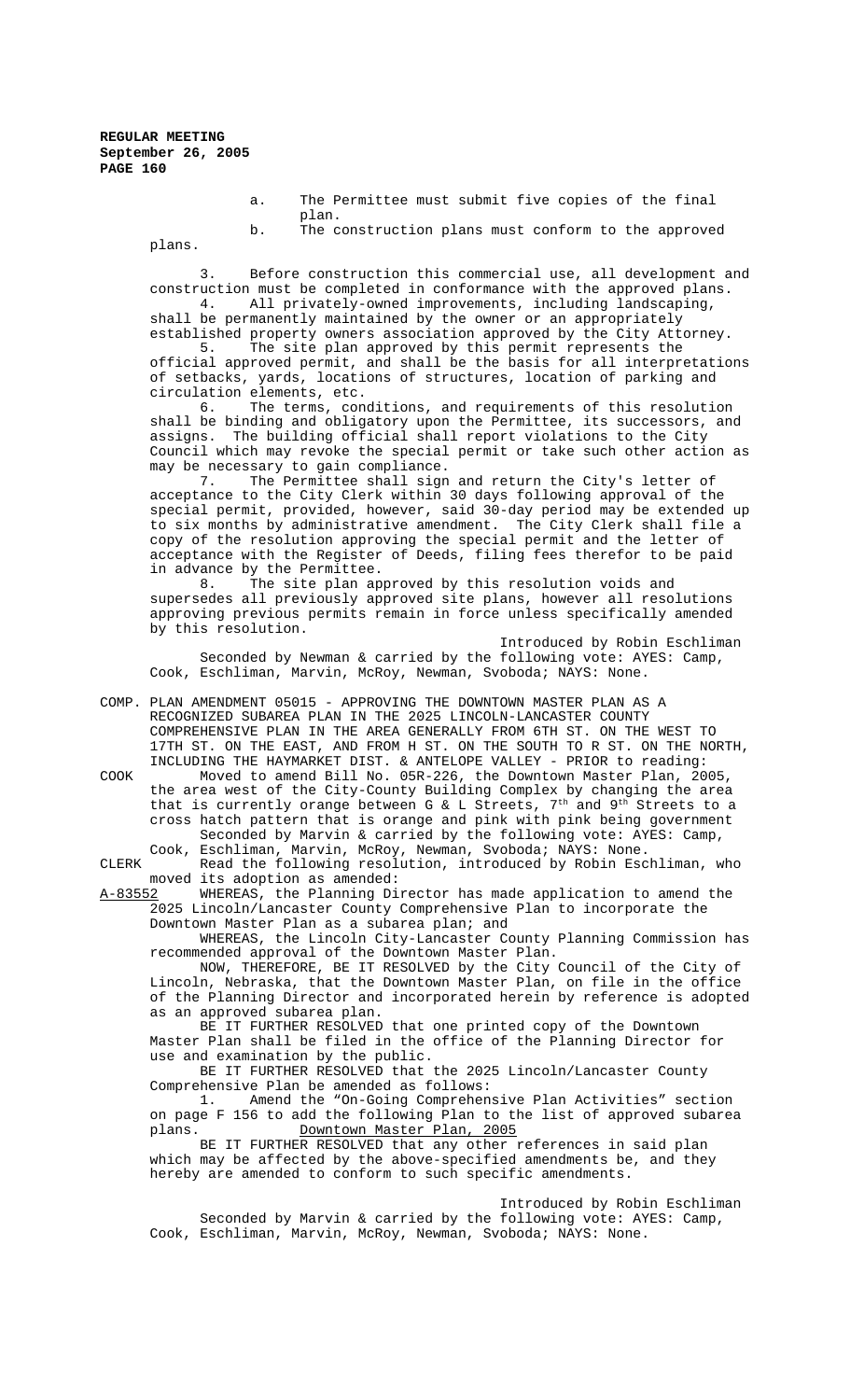APPOINTING BLAKE EDWARDS TO THE COMMUNITY FORESTRY ADVISORY BOARD FOR A THREE-EAR TERM EXPIRING AUGUST 17, 2008 - CLERK read the following resolution, introduced by Robin Eschliman, who moved its adoption:<br>A-83553 BE IT RESOLVED by the City Council of the City o BE IT RESOLVED by the City Council of the City of Lincoln, Nebraska: That the appointment of Blake Edwards to the Community Forestry

Board for a three-year term expiring August 17, 2008 is hereby approved. Introduced by Robin Eschliman Seconded by Newman & carried by the following vote: AYES: Camp, Cook, Eschliman, Marvin, McRoy, Newman, Svoboda; NAYS: None.

REAPPOINTING JOHN WILLIAMS TO THE COMMUNITY FORESTRY ADVISORY BOARD FOR A THREE-YEAR TERM EXPIRING AUGUST 17, 2008 - CLERK read the following resolution, introduced by Robin Eschliman, who moved its adoption:

A-83554 BE IT RESOLVED by the City Council of the City of Lincoln, Nebraska:

That the reappointment of John Williams to the Community Forestry Advisory Board for a three-year term expiring August 17, 2008 is hereby approved.

Introduced by Robin Eschliman Seconded by Newman & carried by the following vote: AYES: Camp, Cook, Eschliman, Marvin, McRoy, Newman, Svoboda; NAYS: None.

SETTING THE HEARING DATE OF MONDAY, OCT. 10, 2005 AT 1:30 P.M. FOR THE APP. OF EL RINCON MANAGEMENT CO., INC. DBA LAS MARGARITAS MEXICAN RESTAURANT FOR A CLASS "I" LIQUOR LICENSE AT 2700 JAMIE LANE - CLERK read the following resolution, introduced by Dan Marvin, who moved its adoption:

A-83555 BE IT RESOLVED by the City Council, of the City of Lincoln, that a hearing date is hereby set for Mon., October 10, 2005 at 1:30 p.m. or as soon thereafter as possible in the City Council Chambers, County-City Building, 555 S. 10<sup>th</sup> St., Lincoln, NE, for Application of El Rincon Management Co., Inc. dba Las Margaritas Mexican Restaurant for a Class "I" liquor license at 2700 Jamie Lane.

If the Police Dept. is unable to complete the investigation by said time, a new hearing date will be set.

Introduced by Dan Marvin Seconded by Eschliman & carried by the following vote: AYES: Camp, Cook, Eschliman, Marvin, McRoy, Newman, Svoboda; NAYS: None.

SETTING THE HEARING DATE OF MONDAY, OCT. 10, 2005 AT 1:30 P.M. FOR THE APP. OF BRUNO ENTERPRISES, INC. TOO DBA BUFFALO WILD WINGS GRILL AND BAR FOR A CLASS "I" LIQUOR LICENSE AT 1328 P STREET - CLERK read the following resolution, introduced by Dan Marvin, who moved its adoption:

A-83556 BE IT RESOLVED by the City Council, of the City of Lincoln, that a hearing date is hereby set for Mon., October 10, 2005 at 1:30 p.m. or as soon thereafter as possible in the City Council Chambers, County-City Building, 555 S. 10<sup>th</sup> St., Lincoln, NE, for Application of Bruno Enterprises, Inc. Too dba Buffalo Wild Wings Grill and Bar for a Class "I" liquor license at 1328 P Street.

If the Police Dept. is unable to complete the investigation by said time, a new hearing date will be set.

Introduced by Dan Marvin

Seconded by Eschliman & carried by the following vote: AYES: Camp, Cook, Eschliman, Marvin, McRoy, Newman, Svoboda; NAYS: None.

SETTING THE HEARING DATE OF MONDAY, OCT. 10, 2005 AT 1:30 P.M. FOR THE APP. OF BRUNO ENTERPRISES, INC. TOO DBA BUFFALO WILD WINGS GRILL AND BAR FOR A CLASS "I" LIQUOR LICENSE AT 7301 S. 27TH ST., SUITE 100 - CLERK read the following resolution, introduced by Dan Marvin, who moved its adoption: A-83557 BE IT RESOLVED by the City Council, of the City of Lincoln, that a

hearing date is hereby set for Mon., October 10, 2005 at 1:30 p.m. or as soon thereafter as possible in the City Council Chambers, County-City Building, 555 S. 10<sup>th</sup> St., Lincoln, NE, for Application of Bruno Enterprises, Inc. Too dba Buffalo Wild Wings Grill and Bar for a Class "I" liquor license at 7301 S. 27<sup>th</sup> Street, Suite 100.

If the Police Dept. is unable to complete the investigation by said time, a new hearing date will be set.

Introduced by Dan Marvin Seconded by Eschliman & carried by the following vote: AYES: Camp, Cook, Eschliman, Marvin, McRoy, Newman, Svoboda; NAYS: None.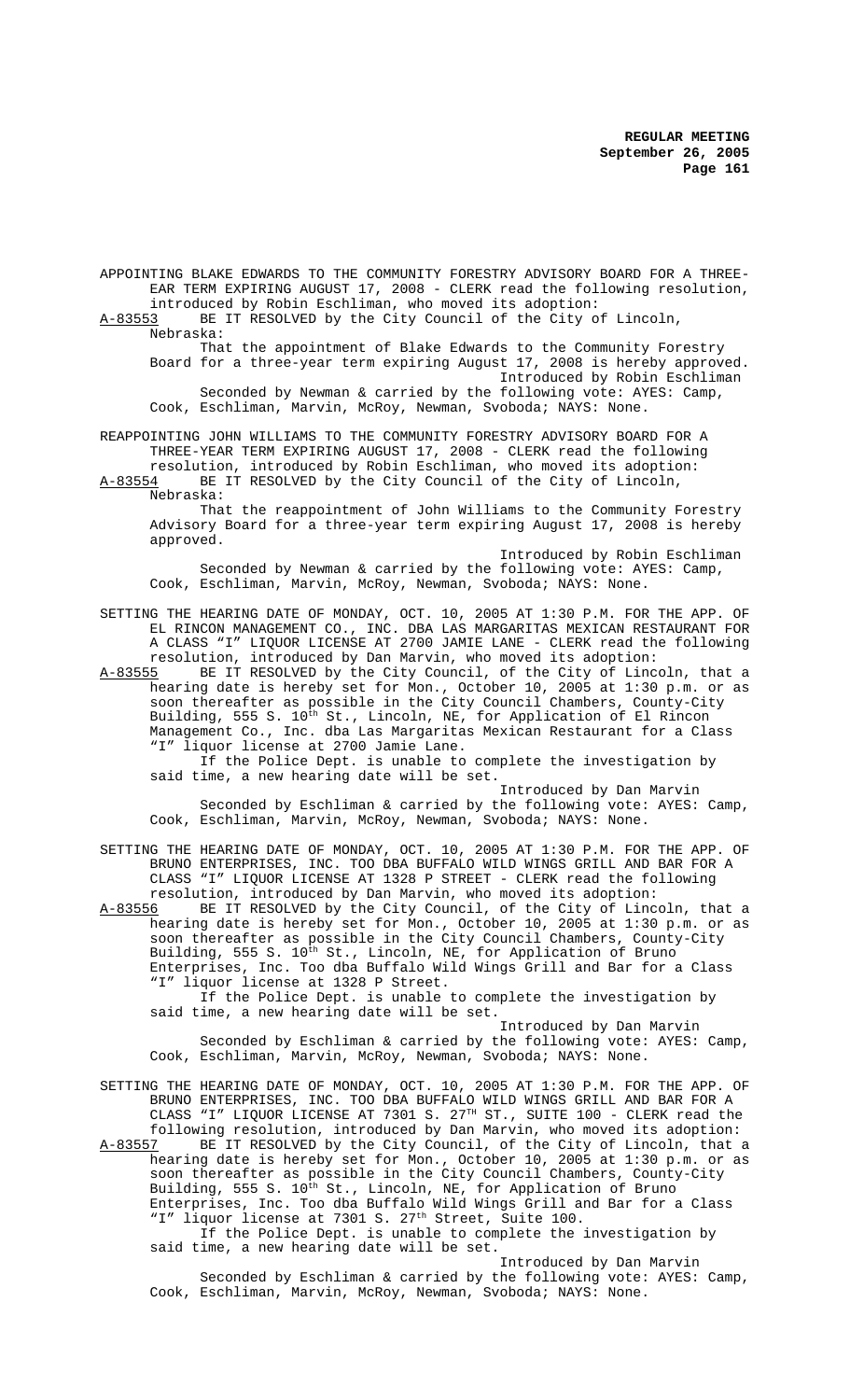- SETTING THE HEARING DATE OF MONDAY, OCT. 10, 2005 AT 1:30 P.M. FOR THE MAN. APP. OF RICK CASH FOR WILDERNESS RIDGE GOLF COURSE LOCATED AT 1800 WILDERNESS WOODS PLACE - CLERK read the following resolution, introduced by Dan Marvin, who moved its adoption:<br>A-83558 BE IT RESOLVED by the City Counc
- BE IT RESOLVED by the City Council, of the City of Lincoln, that a hearing date is hereby set for Mon., October 10, 2005 at 1:30 p.m. or as soon thereafter as possible in the City Council Chambers, County-City Building, 555 S. 10<sup>th</sup> St., Lincoln, NE, for Manager Application of Rick Cash for Wilderness Ridge Golf Course located at 1800 Wilderness Woods Place.

If the Police Dept. is unable to complete the investigation by said time, a new hearing date will be set.

Introduced by Dan Marvin Seconded by Eschliman & carried by the following vote: AYES: Camp, Cook, Eschliman, Marvin, McRoy, Newman, Svoboda; NAYS: None.

#### **REPORTS OF CITY OFFICERS**

REPORT OF NEBRASKA DEPARTMENT OF ROADS 2006-2011 SURFACE TRANSPORTATION PROGRAM - CLERK presented said report which was placed on file in the Office of the City Clerk.

# ORDINANCES - 1<sup>st</sup> READING & RESOLUTIONS

- DECLARING THE NORTH SEVEN FEET OF LOT 1, BLOCK 3, ENGLESIDE ADD., AS SURPLUS PROPERTY, GENERALLY LOCATED AT 22ND & HOLDREGE STS. - CLERK read an ordinance, introduced by Dan Marvin, declaring the City-owned property generally located at the southwest corner of 22<sup>nd</sup> and Holdrege Streets as surplus and authorizing the sale thereof, the first time.
- CHANGE OF ZONE 05060 APPLICATION OF THE PLANNING DIRECTOR FOR A CHANGE FROM P PUBLIC USE TO R-2 RESIDENTIAL DIST. ON PROPERTY GENERALLY LOCATED AT 33RD ST. & DOANE ST. - CLERK read an ordinance, introduced by Dan Marvin, amending the Lincoln Zoning District Maps attached to and made a part of Title 27 of the Lincoln Municipal Code, as provided by Section 27.05.020 of the Lincoln Municipal Code, by changing the boundaries of the districts established and shown thereon, the first time.
- CHANGE OF ZONE 05066 AMENDING LINCOLN MUNICIPAL CODE §27.63.470 "PERMITTED SPECIAL USE: PLANNED SERVICE COMMERCIAL" TO ADD PUBLIC OR PRIVATE ELEMENTARY & HIGH SCHOOLS AS AN ALLOWED USE BY THE PLANNED SERVICE COMMERCIAL SPECIAL PERMIT IN THE H-4 GENERAL COMMERCIAL DIST. - CLERK read an ordinance, introduced by Dan Marvin, amending Section 27.63.470 of the Lincoln Municipal Code relating to Permitted Special Use; Planned Service Commercial to add public or private elementary and high schools as an allowed use by the planned service commercial development special permit in the H-4 General Commercial District; and repealing Section 27.63.470 of the Lincoln Municipal Code as hitherto existing, the first time.
- CHANGE OF ZONE 2531CC APPLICATION OF JERRY & ANNETTE WEBER TO AMEND THE WILLIAMSBURG VILLAGE PLANNED UNIT DEVELOPMENT TO ADJUST THE REAR YARD SETBACK FROM 27.5' TO 20.5' TO ALLOW AN ADDITION TO THE EXISTING HOUSE ON PROPERTY LOCATED AT 3821 WILLIAMSBURG DR. - CLERK read an ordinance, introduced by Dan Marvin, amending the approved Development Plan for Williamsburg Village Planned Unit Development as appended to Change of Zone 2531BB to adjust the rear yard setback from 27.5' to 20.5' to allow an addition to the existing house, on property located at 3821 Williamsburg Drive, the first time.
- APPROVING A LICENSE AGREEMENT BETWEEN THE CITY & VERIZON WIRELESS LLC FOR THE USE OF PROPERTY IN ANTELOPE PARK FOR CO-LOCATING TELECOMMUNICATIONS FACILITIES - CLERK read an ordinance, introduced by Dan Marvin, accepting and approving the License Agreements between the City of Lincoln, Nebraska, a municipal corporation, and Verizon Wireless (VAW) LLC dba Verizon Wireless for the placement of telecommunications facilities upon City property located in Antelope Park and authorizing the Mayor to sign such License Agreement on behalf of the City, the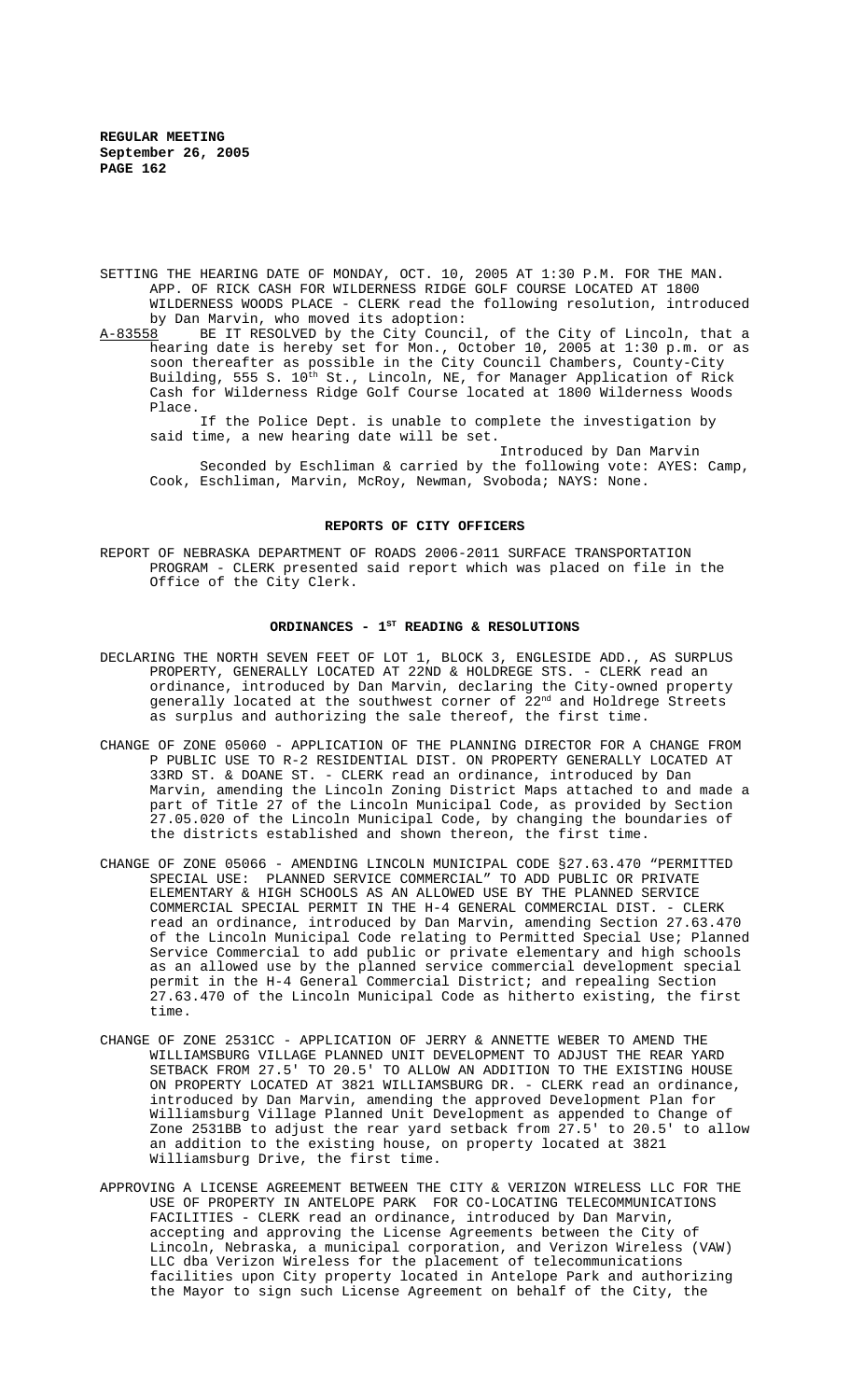first time.

### ORDINANCES - 3<sup>RD</sup> READING & RESOLUTIONS

AMENDING ORDINANCE NO. 17381 TO ALLOW PREPARATION OF DETAILED PLANS AND SPECIFICATIONS FOR A MEDIAN ALONG SOUTH 56TH STREET BETWEEN MADALYN ROAD AND OLD CHENEY ROAD AS WELL AS TO ALLOW PREPARATION OF DETAILED PLANS AND SPECIFICATIONS AND CONSTRUCTION OF A WEST LEG TO THE SOUTH 56TH AND SHADOW PINES DRIVE INTERSECTION WHICH WILL CONNECT SOUTH 56TH STREET TO STEPHANIE LANE (Related Items: 05-129, 05R-178) - PRIOR to reading: COOK Moved to delay action of Bill No. 05-129 for one week to 10/3/05. Seconded by Marvin & carried by the following vote: AYES: Camp,

- Cook, Eschliman, Marvin, McRoy, Newman, Svoboda; NAYS: None. CLERK Read an ordinance, introduced by Patte Newman, amending Ordinance No. 17381 which authorized and directed the Department of Public Works and Utilities to proceed with the preparation of detailed plans and specifications for the widening, reconstruction, and improvement of South  $14<sup>th</sup>$  Street from Old Cheney to 1/4 mile south of Pine Lake Road; South 40th Street from Pine Lake Road south to a point approximately 500 feet south of San Mateo Lane; South 56th Street from Old Cheney Road to  $1/4$  mile south of Pine Lake Road; South  $70^{th}$  Street from Highway 2 to  $1/4$  mile south of Pine Lake Road; and Pine Lake Road from South  $14<sup>th</sup>$ Street to Highway 2 (excluding  $19^{\text{th}}$  to  $32^{\text{nd}}$  Streets); and to acquire necessary rights-of-way and easements relating thereto and to proceed with construction thereof in conformance with the Capital Improvement Program, the third time.
- APPROVING THE REMOVAL OF THE EXISTING BARRICADE IN CUMBERLAND DRIVE AT THE COMMON LINE OF COLONIAL ACRES  $2^{\text{ND}}$  ADDITION AND JERROLD HEIGHTS  $2^{\text{ND}}$ ADDITION (Related Items: 05-129, 05R-178)- PRIOR to reading: COOK Moved to delay action on Bill No. 05R-178 for one week to 10/3/05.
- Seconded by McRoy & carried by the following vote: AYES: Camp, Cook, Eschliman, Marvin, McRoy, Newman, Svoboda; NAYS: None.
- APPROVING A LEASE AGREEMENT BETWEEN THE CITY AND THE 3 AMIGOS PROPERTIES FOR A LEASE OF SPACE FOR A THREE-YEAR TERM FOR USE BY THE LINCOLN POLICE DEPARTMENT - CLERK read an ordinance, introduced by Jonathan Cook, accepting and approving a Lease Agreement between The 3 Amigos Properties, LLC and the City of Lincoln for a lease of space for a term of November 1, 2005 through October 31, 2008, for use by the Lincoln Police Department, the third time.

COOK Moved to pass the ordinance as read. Seconded by Marvin & carried by the following vote: AYES: Camp, Cook, Eschliman, Marvin, McRoy, Newman, Svoboda; NAYS: None. The ordinance, being numbered **#18615**, is recorded in Ordinance Book #25, Page

CHANGE OF ZONE 05049 - APPLICATION OF ASPEN FOR A CHANGE OF ZONE FROM O-3 OFFICE PARK DISTRICT TO B-2 PLANNED NEIGHBORHOOD BUSINESS DISTRICT ON PROPERTY GENERALLY LOCATED AT RED ROCK LANE AND S. 56TH STREET. (RELATED ITEMS: 05-137, 05-138) (ACTION DATE: 9/26/05) - CLERK read an ordinance, introduced by Jonathan Cook, amending the Lincoln Zoning District Maps attached to and made a part of Title 27 of the Lincoln Municipal Code, as provided by Section 27.05.020 of the Lincoln Municipal Code, by changing the boundaries of the districts established and shown thereon, the third time.

COOK Moved to pass the ordinance as read. Seconded by Marvin & carried by the following vote: AYES: Camp, Cook, Eschliman, Marvin, McRoy, Newman, Svoboda; NAYS: None. The ordinance, being numbered **#18616**, is recorded in Ordinance Book #25, Page

- USE PERMIT 97A APPLICATION OF ASPEN TO AMEND THE USE PERMIT TO CHANGE THE LAND USE TABLE AND REQUEST A WAIVER TO THE FRONT YARD SETBACK ON PROPERTY GENERALLY LOCATED AT RED ROCK LANE AND S. 56TH STREET. (RELATED ITEMS: 05-137, 05-138) (ACTION DATE: 9/26/05) - CLERK read the following resolution, introduced by Jonathan Cook, who moved its adoption:<br>A-83559 WHEREAS, William Krein has submitted an application in acc
- WHEREAS, William Krein has submitted an application in accordance with Sections 27.31.100 and 27.27.080 of the Lincoln Municipal Code designated as Use Permit No. 97A for authority to amend the use permit to develop 104,000 square feet of commercial space, with a requested waiver of the required front yard setback along S. 56th Street from 50 feet to 40 feet and along Red Rock Lane from 50 feet to 20 feet, on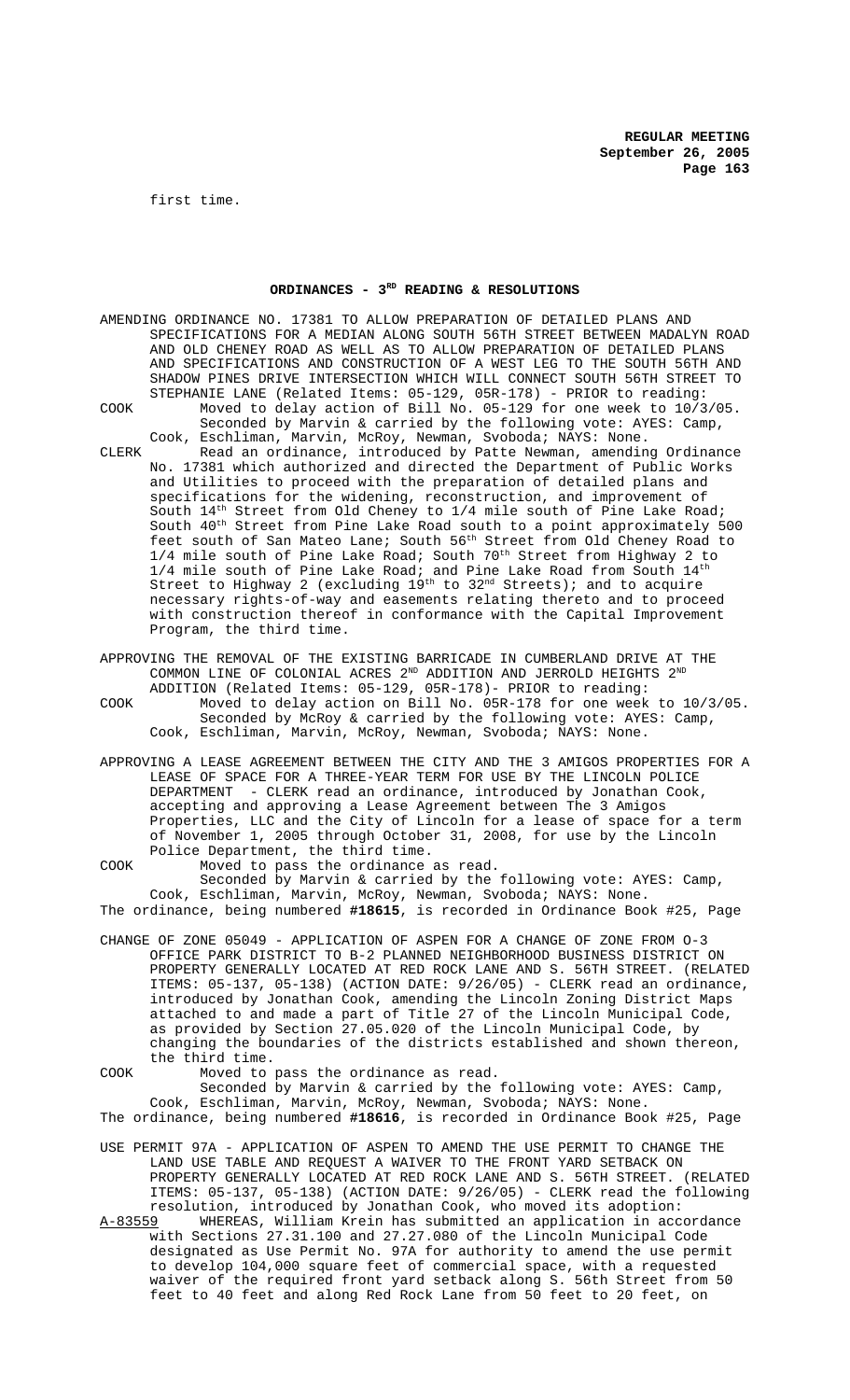> property generally located at S. 56th Street and Pine Lake Road, legally described as:

Lot 1, Block 1, Aspen 4th Addition; Outlot B, Block 2, Aspen 4th Addition; Lots 1-4, Aspen 19th Addition, located in the Northeast Quarter of Section 20, Township 9 North, Range 7 East of the 6th P.M., Lancaster County, Nebraska;

WHEREAS, the real property adjacent to the area included within the site plan for this commercial development will not be adversely affected; and

WHEREAS, said site plan together with the terms and conditions hereinafter set forth are consistent with the intent and purpose of Title 27 of the Lincoln Municipal Code to promote the public health, safety, and general welfare.

NOW, THEREFORE, BE IT RESOLVED by the City Council of the City of Lincoln, Nebraska:

That the application of William Krein, hereinafter referred to as "Permittee", to develop 104,000 square feet of commercial and office space be and the same is hereby granted under the provisions of Sections 27.31.100 and 27.27.080 of the Lincoln Municipal Code upon condition that construction and operation of said commercial development be in strict compliance with said application, the site plan, and the following additional express terms, conditions, and requirements:

1. This permit approves the development of 104,000 square feet of commercial and office space as shown on the approved site plan.

2. A waiver of the required front yard setback along S. 56th Street from 50 feet to 40 feet and along Red Rock Lane from 50 feet to 20 feet is hereby approved.

3. Before receiving building permits the Permittee must submit a revised and reproducible final plan including 5 copies showing the following revisions and the plans are acceptable:

a. The construction plans must conform to the approved plans.

b. Final Plats shall be approved by the City.

4. Before occupying the buildings all development and construction must be completed in compliance with the approved plans. 5. All privately-owned improvements shall be permanently

maintained by the Permittee or an appropriately established association approved by the City Attorney.<br>6. The site plan appr The site plan approved with this permit shall be the basis

for all interpretations of setbacks, yards, locations of buildings, location of parking and circulation elements, and similar matters.

7. This resolution's terms, conditions, and requirements bind and obligate the Permittee, its successors and assigns.

8. The applicant shall sign and return the letter of acceptance to the City Clerk within 30 days following the approval of the special permit, provided, however, said 30-day period may be extended up to six months by administrative amendment. The clerk shall file a copy of the resolution approving the special permit and the letter of acceptance with the Register of Deeds, filling fees therefor to be paid in advance

by the applicant.<br>9. The s The site plan as approved with this resolution voids and supersedes all previously approved site plans, however all resolutions approving previous permits remain in force unless specifically amended by this resolution.

Introduced by Jonathan Cook Seconded by Marvin & carried by the following vote: AYES: Camp, Cook, Eschliman, Marvin, McRoy, Newman, Svoboda; NAYS: None.

CHANGE OF ZONE 05056 - APPLICATION OF ROGER AND CAROL WILLIAMS, MARVIN WILLIAMS, VELDA WILLIAMS, AND VERNON WILLIAMS FOR A CHANGE OF ZONE FROM AG AGRICULTURAL DISTRICT TO AGR AGRICULTURAL RESIDENTIAL DISTRICT ON PROPERTY GENERALLY LOCATED AT S.W. 12TH STREET AND W. DENTON ROAD CLERK read an ordinance, introduced by Jonathan Cook, amending the Lincoln Zoning District Maps attached to and made a part of Title 27 of the Lincoln Municipal Code, as provided by Section 27.05.020 of the Lincoln Municipal Code, by changing the boundaries of the districts established and shown thereon, the third time.

COOK Moved to pass the ordinance as read. Seconded by Marvin & carried by the following vote: AYES: Camp, Cook, Eschliman, Marvin, McRoy, Newman, Svoboda; NAYS: None.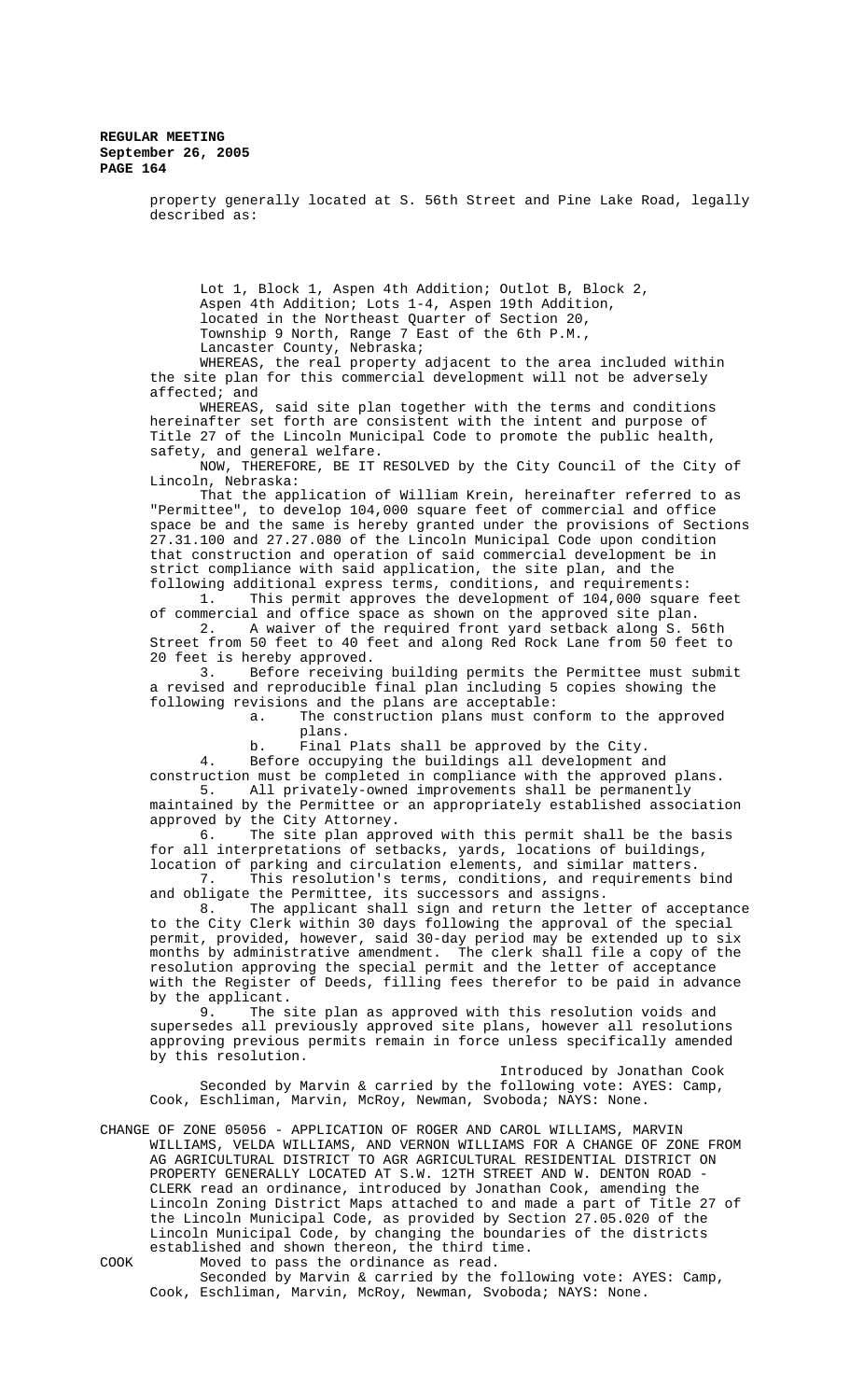The ordinance, being numbered **#18617**, is recorded in Ordinance Book #25, Page

CHANGE OF ZONE 05059 - APPLICATION OF MOLEX, INC. FOR A CHANGE OF ZONE FROM H-3 HIGHWAY COMMERCIAL DISTRICT AND I-2 INDUSTRIAL PARK DISTRICT TO I-1 INDUSTRIAL DISTRICT, ON PROPERTY GENERALLY LOCATED AT N.W. 12TH STREET AND WEST BOND CIRCLE - CLERK read an ordinance, introduced by Jonathan Cook, amending the Lincoln Zoning District Maps attached to and made a part of Title 27 of the Lincoln Municipal Code, as provided by Section 27.05.020 of the Lincoln Municipal Code, by changing the boundaries of the districts established and shown thereon, the third time.

COOK Moved to pass the ordinance as read. Seconded by Marvin & carried by the following vote: AYES: Camp, Cook, Eschliman, Marvin, McRoy, Newman, Svoboda; NAYS: None.

The ordinance, being numbered **#18618**, is recorded in Ordinance Book #25, Page

- SPECIAL PERMIT 1965 APPLICATION OF HARTLAND HOMES, INC. TO DEVELOP HARTLAND HOMES N.W. 1ST COMMUNITY UNIT PLAN FOR 70 DWELLING UNITS, INCLUDING A REQUESTED VARIANCE TO ALLOW UNENCLOSED DECKS TO PROJECT 10' INTO THE REQUIRED REAR YARD AND A REDUCTION OF THE CUL-DE-SAC RADIUS REQUIREMENT FROM 60' TO 55', ON PROPERTY GENERALLY LOCATED WEST OF N.W. 48TH STREET AND NORTH OF WEST ST. PAUL AVENUE. (RELATED ITEMS: 05R-169, 05R-170, 05- 96, 05-97) (ACTION DATE: 9/19/05)- CLERK read the following resolution, introduced by Jon Camp, who moved its adoption:
- A-83560 WHEREAS, Hartland Homes, Inc. has submitted an application designated as Special Permit No. 1965 for authority to develop Hartland Homes N.W. 1st Community Unit Plan consisting of 70 dwelling units, with a requested waiver to allow unenclosed decks to project 10 feet into the required rear yard, on property generally located west of N.W. 48th Street and north of West St. Paul Avenue, and legally described as:

Outlots B, C and D, Hartland Homes Northwest 2nd Addition; Lots 21, 22, 32 through 36, Block 1; Lots 3 through 16, 21 through 34, Block 5; Lots 1 through 12, Block 4, Airport Heights; Lot 16 Irregular Tract; the vacated public right-of-way of West Cleveland Avenue from the west line of Lot 2, Block 5, Airport Heights to the east line of Hartland Homes Northwest 3rd Addition; the vacated public right-of-way of West Madison Avenue from a point 21.12 feet east of the west line of Lot 35, Block 5, Airport Heights and the north half of the vacated public right-of-way adjacent to Lot 1, Block 8, Olympic Heights 1st Addition; all located in Section 18, Township 10 North, Range 6 East of the 6th P.M. of Lancaster County, Nebraska, more particularly described as follows:

Beginning at the northwest corner of said Outlot B, Hartland Homes Northwest 2nd Addition and extending thence north 90 degrees 00 minutes 00 seconds east, 104.65 feet; thence north 00 degrees 30 minutes 16 seconds east, a distance of 313.96 feet; thence south 89 degrees 58 minutes 41 seconds east, a distance of 119.85 feet; thence south 00 degrees 42 minutes 33 seconds west, a distance of 144.92 feet; thence north 89 degrees 59 minutes 18 seconds east, a distance of 120.15 feet; thence south 00 degrees 00 minutes 42 seconds east, a distance of 17.00 feet; thence north 89 degrees 59 minutes 18 seconds east, a distance of 419.62 feet; thence north 00 degrees 29 minutes 04 seconds east, a distance of 161.89 feet; thence south 89 degrees 58 minutes 44 seconds east, a distance of 300.35 feet; thence south 00 degrees 37 minutes 50 seconds west, a distance of 144.73 feet; thence south 89 degrees 59 minutes 18 seconds west, a distance of 120.12 feet; thence south 00 degrees 01 minutes 00 seconds west, a distance of 370.33 feet; thence south 89 degrees 59 minutes 00 seconds east, a distance of 21.13 feet; thence south 00 degrees 01 minutes 05 seconds west, a distance of 55.00 feet; thence north 89 degrees 59 minutes 00 seconds west, a distance of 112.83 feet; thence south 00 degrees 01 minutes 16 seconds east, a distance of 134.88 feet; thence south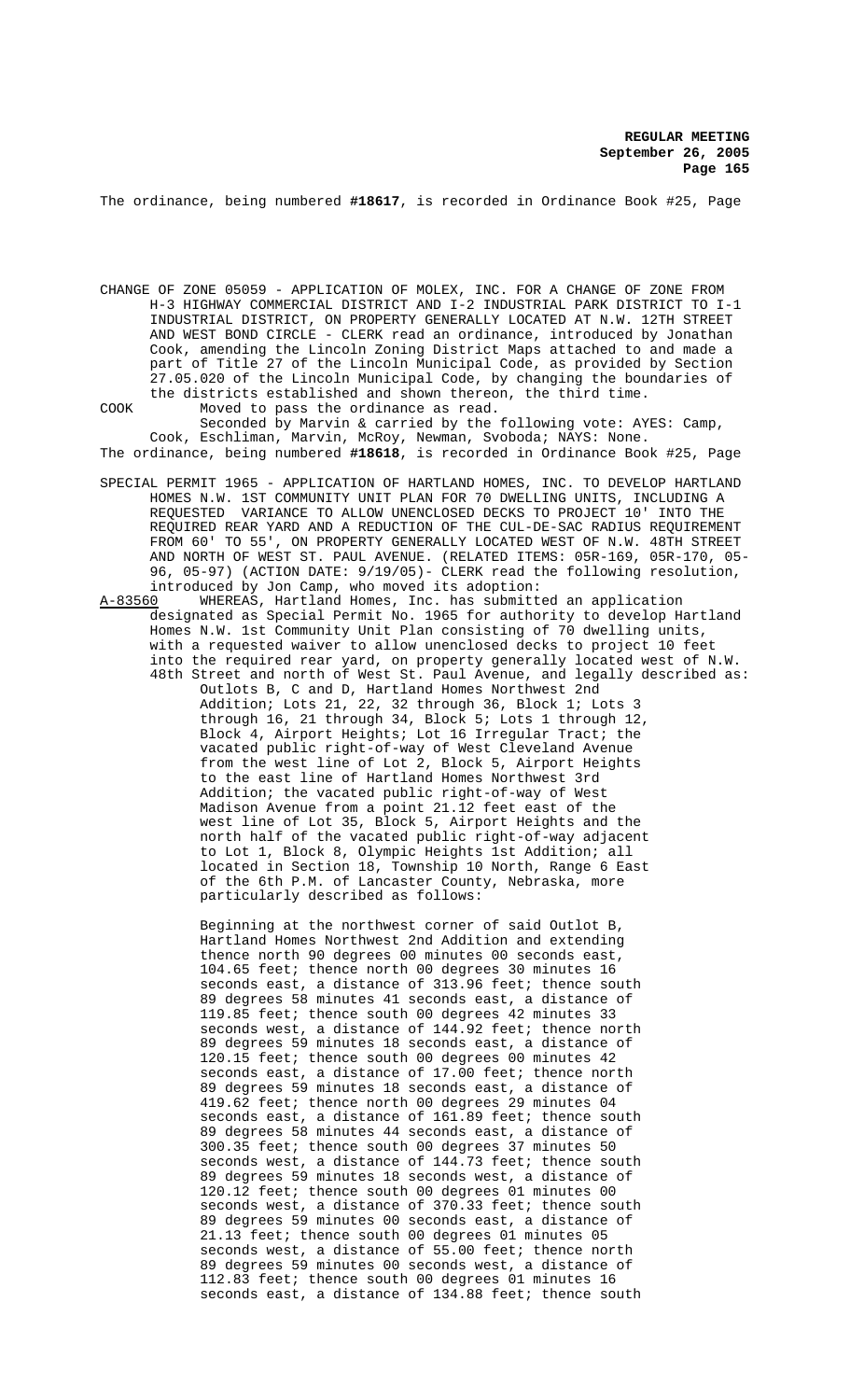> 89 degrees 59 minutes 37 seconds west, a distance of 774.61 feet; thence north 00 degrees 27 minutes 12 seconds east, a distance of 165.23 feet; thence north 90 degrees 00 minutes 00 seconds west, a distance of 98.64 feet; thence north 03 degrees 38 minutes 07 seconds east, a distance of 24.97 feet; thence north 11 degrees 05 minutes 23 seconds east, a distance of 39.72 feet; thence north 09 degrees 47 minutes 27 seconds east, a distance of 35.00 feet to a point on a circular curve to the left having a central angle of 9 degrees 47 minutes 27 seconds, a radius of 225.00 feet and whose chord (38.40 feet) bears north 04 degrees 53 minutes 44 seconds east; thence along said curve 38.45 feet; thence north 00 degrees 00 minutes 00 seconds east, a distance of 59.25 feet to the point of beginning and containing a calculated area of 11.79 acres, more or less;

WHEREAS, the real property adjacent to the area included within the site plan for this community unit plan will not be adversely affected; and

WHEREAS, said site plan together with the terms and conditions hereinafter set forth are consistent with the intent and purpose of Title 27 of the Lincoln Municipal Code to promote the public health, safety, and general welfare.

NOW, THEREFORE, BE IT RESOLVED by the City Council of the City of Lincoln, Nebraska:

That the application of Hartland Homes, Inc., hereinafter referred to as "Permittee", to develop Hartland Homes Northwest 1st Community Unit Plan consisting of 70 dwelling units, together with a requested waiver to allow unenclosed decks to project 10 feet into the required rear yard, on the property legally described above, be and the same is hereby granted under the provisions of Section 27.63.320 and Chapter 27.65 of the LMC upon condition that construction and operation of said community unit plan be in strict compliance with said application, the site plan, and the following additional express terms, conditions, and requirements:<br>1. T

This permit approves 70 dwelling units and a variance to allow unenclosed decks to project 10 feet into the required rear yard.<br>2. Before receiving building permits Before receiving building permits

a. The Permittee must submit an acceptable, revised and reproducible final plan including six copies.

b. The construction plans must conform to the approved

plans.

c. Final plats within this community unit plan must be approved by the City.<br>d. The

The Permittee must grant an avigation and noise easement to the Lincoln Airport Authority on all or that part of the land located within the Airport Environs Noise District.

3. Before occupying the dwelling units all development and construction must be completed in conformance with the approved plans. 4. All privately-owned improvements must be permanently

maintained by the Permittee or an appropriately established homeowners association approved by the City Attorney.

5. The site plan approved by this permit shall be the basis for all interpretations of setbacks, yards, locations of buildings, location

of parking and circulation elements, and similar matters.<br>6. The terms, conditions, and requirements of the The terms, conditions, and requirements of this resolution shall be binding and obligatory upon the Permittee, successors, and assigns. The building official shall report violations to the City Council which may revoke the special permit or take such other action as may be necessary to gain compliance.<br>7. The Permittee shall sign

The Permittee shall sign and return the City's letter of acceptance to the City Clerk within 30 days following approval of the special permit, provided, however, said 30-day period may be extended up to six months by administrative amendment. The City Clerk shall file a copy of the resolution approving the special permit and the letter of acceptance with the Register of Deeds, filing fees therefor to be paid in advance by the Permittee.

Introduced by Jon Camp

Seconded by McRoy & carried by the following vote: AYES: Camp, Cook, Eschliman, McRoy, Newman, Svoboda; NAYS: None; ABSTAINED: Marvin.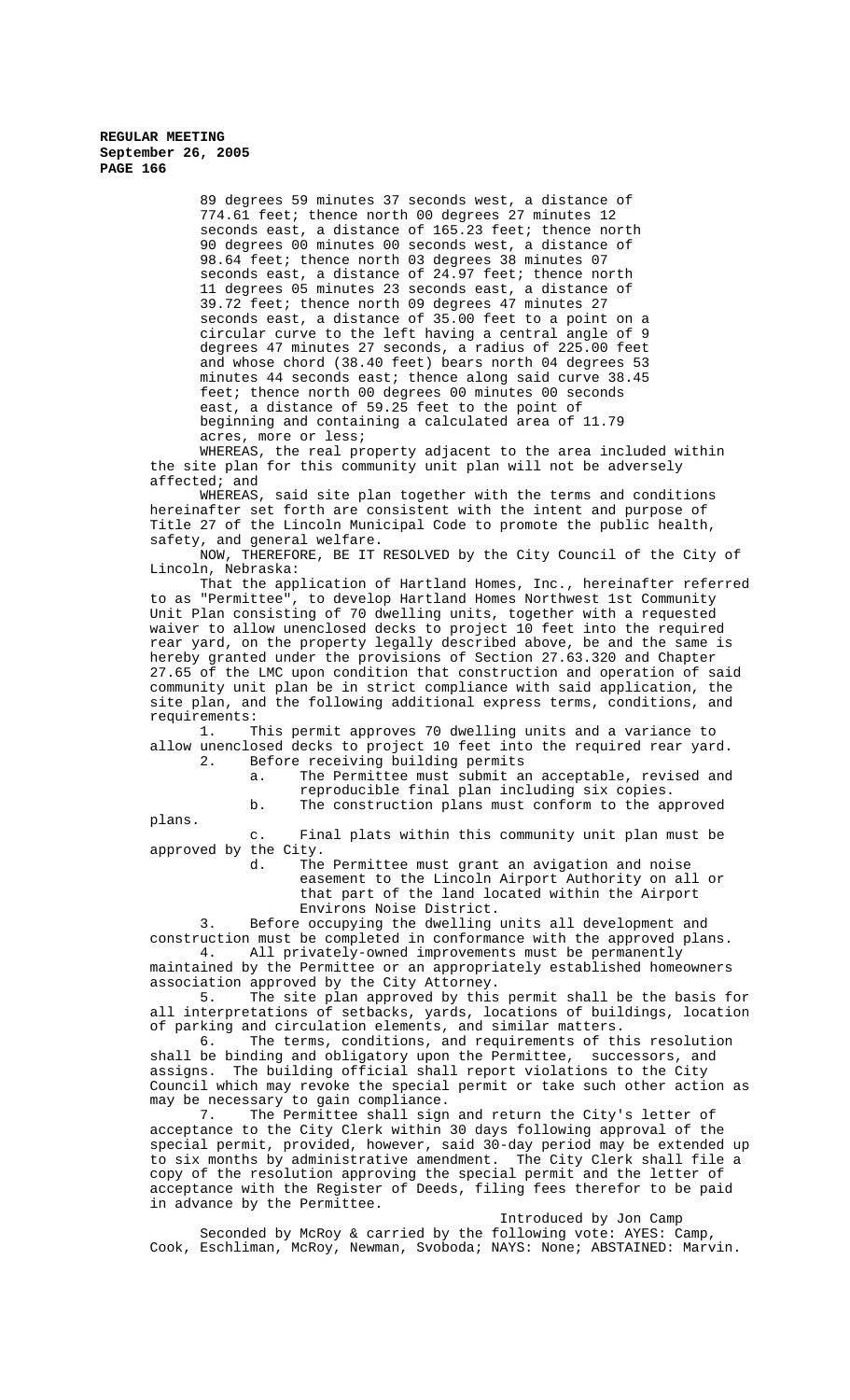PRELIMINARY PLAT 02007 - APPLICATION HARTLAND HOMES, INC. TO DEVELOP HARTLAND HOMES N.W. 1ST ADDITION FOR 70 DWELLING UNITS ON APPROXIMATELY 12 ACRES, INCLUDING A REQUESTED VARIANCE TO ALLOW UNENCLOSED DECKS TO PROJECT 10' INTO THE REQUIRED REAR YARD AND A REDUCTION OF THE CUL-DE-SAC RADIUS REQUIREMENT FROM 60' TO 55', ON PROPERTY GENERALLY LOCATED WEST OF N.W. 48TH STREET AND NORTH OF WEST ST. PAUL AVENUE. (RELATED ITEMS: 05R-169, 05R-170, 05-96, 05-97) (ACTION DATE: 9/19/05) - CLERK read the following resolution, introduced by Jon Camp, who moved its adoption:

A-83561 MHEREAS, Hartland Homes, Inc. has submitted the preliminary plat of Hartland Homes N.W. 1st Addition for acceptance and approval, together with a request to waive City of Lincoln Land Subdivision Ordinance requirements to allow unenclosed decks to project 10 feet into the required rear yard; and

WHEREAS, the Lincoln City - Lancaster County Planning Commission has reviewed said preliminary plat and has recommended conditional approval of said plat.

NOW, THEREFORE, BE IT RESOLVED by the City Council of the City of Lincoln, Nebraska:

That the preliminary plat of Hartland Homes N.W. 1st Addition, located west of N.W. 48th Street and north of West St. Paul Avenue as submitted by Hartland Homes, Inc., is hereby accepted and approved, subject to the following terms and conditions:

1. The City Council must approve the following associated requests:

- a. Special Permit #1965.<br>b. Street vacation #0200
- Street vacation #02003.
- c. Street Vacation #03006.

2. Final Plats will be approved by the Planning Director after: a. The sidewalks, streets, drainage facilities, street

lighting, landscape screens, street trees, temporary turnarounds and barricades, and street name signs have been completed or the subdivider has submitted a bond or an escrow of security agreement to guarantee their completion.

b. The Subdivider has signed an agreement that binds the subdivider, its successors and assigns:

- i. to complete the paving of private roadway shown on the final plat within two (2) years following the approval of this final plat.
- ii. to complete the installation of sidewalks along both sides of all streets as shown on the final plat within four (4) years following the approval of this final plat.
- iii. to construct the sidewalk in the pedestrian way easement in Outlot A at the same time as W. Cleveland and W. Madison are paved.
- iv. to complete the public water distribution system to serve this plat within two (2) years following the approval of this final plat.
- v. to complete the public wastewater collection system to serve this plat within two (2) years following the approval of this final plat.
- vi. to complete the enclosed public drainage facilities shown on the approved drainage study to serve this plat within two (2) years
- following the approval of this final plat. vii. to complete the enclosed private drainage facilities shown on the approved drainage study to serve this plat within two (2) years
- following the approval of this final plat. viii. to complete land preparation including storm water detention/retention facilities and open drainageway improvements to serve this plat prior to the installation of utilities and improvements but not more than two (2) years following the approval of this final plat.
- ix. to complete the installation of public street lights along all streets within this plat within two (2) years following the approval of this final plat.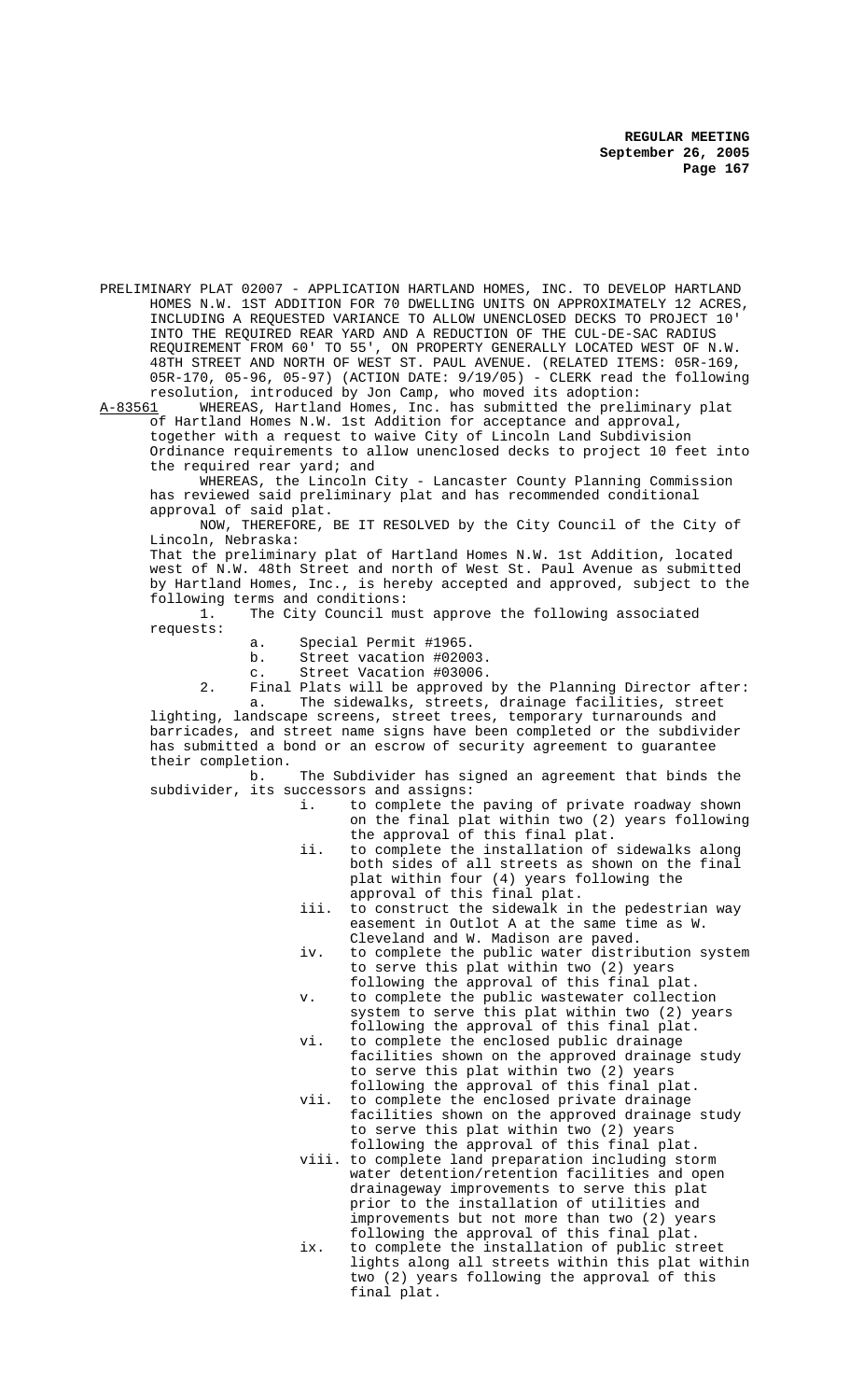- x. to complete the installation of private street lights along all streets within this plat within two (2) years following the approval of this final plat.
- xi. to complete the planting of the street trees along all streets within this plat within four (4) years following the approval of this final plat.
- xii. to complete the planting of the landscape screen within this plat within two (2) years following the approval of this final plat.
- xiii. to complete the installation of the street name signs within two (2) years following the approval of this final plat.
- xiv. to complete the installation of the permanent markers prior to construction on or conveyance of any lot in the plat.
- xv. to timely complete any other public or private improvement or facility required by Chapter 26.23 (Development Standards) of the Land Subdivision Ordinance which inadvertently may have been omitted from the above list of required improvements.
- xvi. to submit to the Director of Public Works a plan showing proposed measures to control sedimentation and erosion and the proposed method to temporarily stabilize all graded land for approval.
- xvii. to complete the public and private improvements shown on the preliminary plat and Community Unit Plan.
- xviii.to continuously and regularly maintain the Street trees along the private roadways and landscape screens.
- xix. The Subdivider agrees to maintain the outlots and private improvements on a permanent and continuous basis, and to recognize that there may be additional maintenance issues or costs associated with providing for the proper functioning of stormwater detention/retention facilities as they were designed and constructed within the development and these are the responsibility of the Subdivider. Subdivider further agrees to retain ownership of or the right of entry to the outlots in order to maintain the outlots and private improvements on a permanent and continuous basis. However, the Subdivider may be relieved and discharged of such maintenance obligations only upon creating, in writing, a permanent and continuous association of property owners who would be responsible for said permanent and continuous maintenance subject to the following conditions:
	- (a) Subdivider shall not be relieved of Subdivider's maintenance obligation for each specific private improvement until a registered professional engineer or nurseryman who supervised the installation of said private improvement has certified to the City that the improvement has been installed in accordance with approved plans; and
	- (b) The maintenance agreements are incorporated into covenants and restrictions in deeds to the subdivided property and the documents creating the association and the restrictive covenants have been reviewed and approved by the City Attorney and filed of record with the Register of Deeds.
- xx. to submit to the lot buyers and home builders a copy of the soil analysis.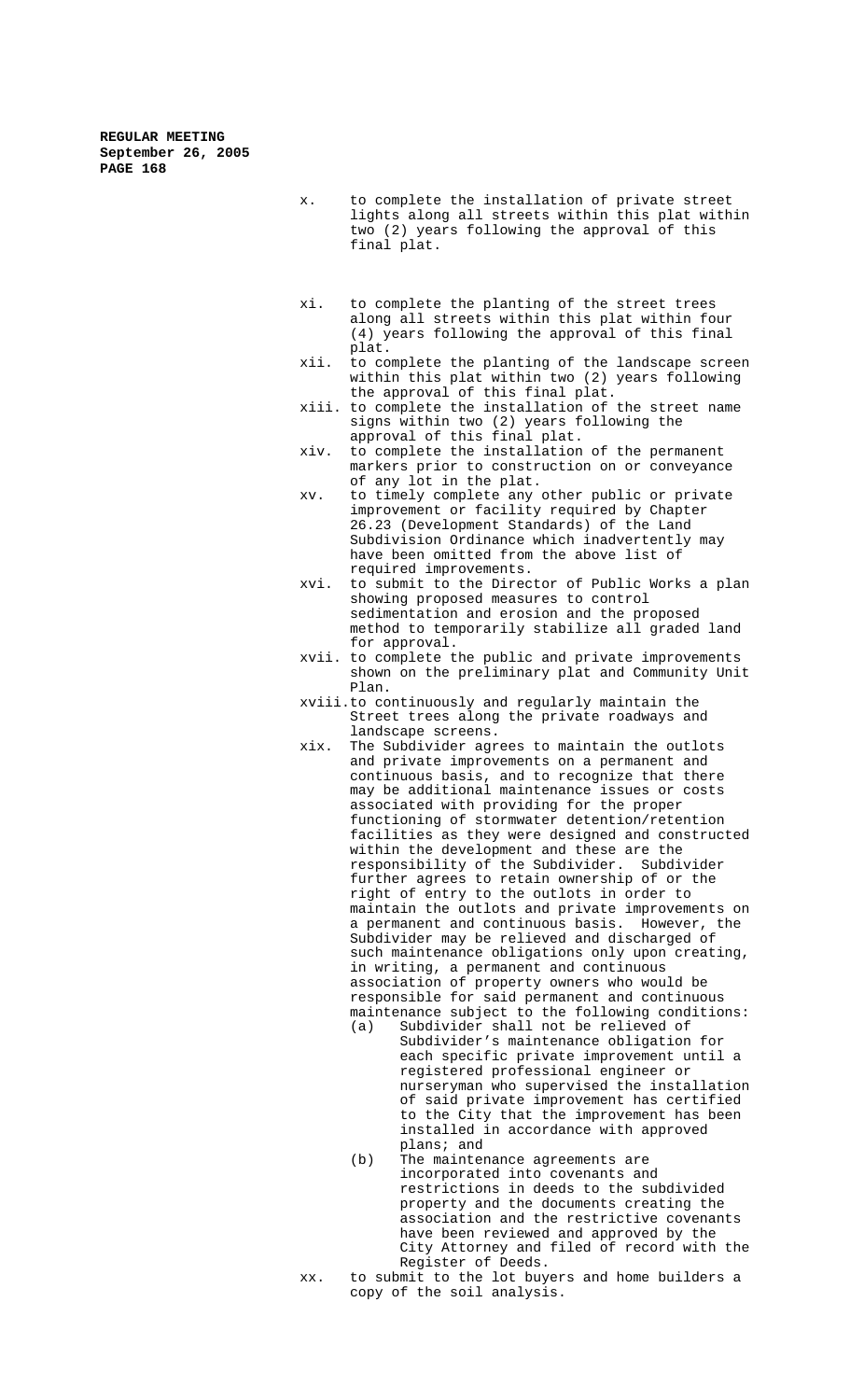- xxi. to comply with the provisions of the Land Preparation and Grading requirements of the Land Subdivision Ordinance.
- xxii. to perpetually maintain the sidewalks in the pedestrian way easements on Outlot A at their own cost and expense.
- xxiii.to protect the trees that are indicated to remain during construction and development.
- xxiv. to inform all prospective purchasers and users that the land is located within the Airport Environs Noise District, that the land is subject to an avigation and noise easement granted to Lincoln Airport Authority, and that the land is potentially subject to aircraft noise levels which may affect users of the property and interfere with its use. Introduced by Jon Camp

Seconded by Marvin & carried by the following vote: AYES: Camp, Cook, Eschliman, McRoy, Newman, Svoboda; NAYS: None; ABSTAINED: Marvin.

- STREET VACATION 02003 APPLICATION OF HARTLAND HOMES INC. TO VACATE WEST MADISON AVENUE FROM A POINT 7.17 FEET WEST OF THE WEST LINE OF N.W. 49TH STREET TO N.W. 53RD STREET. (RELATED ITEMS: 05R-169, 05R-170, 05-96, 05-97) (ACTION DATE: 9/19/05) - CLERK read an ordinance, introduced by Jon Camp, vacating W. Madison Avenue from a point 7.17 feet west of the west line of N.W.  $49^{\rm th}$  Street to the east line of N.W.  $53^{\rm rd}$  Street, and retaining title thereto in the City of Lincoln, Lancaster County, Nebraska, the third time.
- CAMP Moved to pass the ordinance as read. Seconded by Marvin & carried by the following vote: AYES: Camp, Cook, Eschliman, Marvin, McRoy, Svoboda; NAYS: None; ABSTAINED: Newman. The ordinance, being numbered **#18619**, is recorded in Ordinance Book #25, Page
- STREET VACATION 03006 APPLICATION OF HARTLAND HOMES INC., THE KOREAN CHURCH OF LINCOLN, AND ROBERT & RAEANN LORENCE, TO VACATE WEST CLEVELAND AVENUE FROM THE WEST LINE OF N.W. 48TH STREET TO THE EAST LINE OF HARTLAND HOMES N.W. 2ND ADDITION, GENERALLY LOCATED WEST OF N.W. 48TH STREET AND ONE BLOCK SOUTH OF WEST ADAMS STREET. (RELATED ITEMS: 05R-169, 05R-170, 05-96, 05-97) (ACTION DATE: 9/19/05) - CLERK read an ordinance, introduced by Jon Camp, vacating West Cleveland Avenue from the west line of Lot 2, Block 5, Airport Heights to the east line of Hartland Homes N.W. 3rd Addition, and retaining title thereto in the City of Lincoln, Lancaster County, Nebraska, the third time.

CAMP Moved to pass the ordinance as read. Seconded by Marvin & carried by the following vote: AYES: Camp, Cook, Eschliman, Marvin, McRoy, Newman, Svoboda; NAYS: None. The ordinance, being numbered **#18620**, is recorded in Ordinance Book #25, Page

- COMP. PLAN AMENDMENT NO. 05014 AMENDING THE LINCOLN/LANCASTER COUNTY COMPREHENSIVE PLAN BY DELETING REFERENCES TO THE THEATER POLICY AND ENTERTAINMENT IN THE DOWNTOWN, AND BY DELETING ONE STATEMENT REQUIRING MARKET STUDIES FOR PROPOSED NEW THEATERS OUTSIDE OF THE DOWNTOWN AREA. (IN CONNECTION W/05-85, 05-86, 05R-135, 05R-136) (ACTION DATE: 7/11/05) (6/20/05 - PLACED ON PENDING TO 7/25/05 WITH P.H.) (7/11/05 - PENDING TO 8/29/05 W/P.H.) ( 8/15/05 - PUBLIC HEARING CON'T TO 9/12/05) (8/22/05 - PLACED ON PENDING TO 9/19/05 W/PUBLIC HEARING)- Jon Camp submitted for the record a multitude of postcards stating those in favor and those in opposition.
- CLERK Read the resolution, introduced by Dan Marvin, who moved its adoption:

Seconded by Eschliman & **LOST** by the following vote: AYES: None; NAYS: Camp, Cook, Eschliman, Marvin, McRoy, Newman, Svoboda. The resolution, having **LOST**, was assigned the File **#38-4508** & was placed on file in the Office of the City Clerk.

AMENDING SECTION 27.63.630(C) OF THE LINCOLN MUNICIPAL CODE ZONING ORDINANCE FOR THEATERS IN THE B-5 PLANNED REGIONAL BUSINESS DISTRICT, TO ALLOW THEATERS WITH MORE THAN SIX SCREENS, PROVIDED THEY ARE LOCATED OUTSIDE A 6.5 MILE RADIUS MEASURED FROM THE CENTER OF THE INTERSECTION OF 13TH AND O STREETS. (IN CONNECTION W/05-86, 05R-134, 05R-135, 05R-136) (6/20/05 - PLACED ON PENDING TO 7/25/05 WITH P.H.) (7/11/05 - PENDING TO 8/29/05 W/P.H.) ( 8/15/05 - PUBLIC HEARING CON'T. TO 9/12/05) (8/22/05 - PLACED ON PENDING TO 9/19/05 W/PUBLIC HEARING) - CLERK read an ordinance, introduced by Dan Marvin, amending Section 27.63.630 of the Lincoln Municipal Code relating to theaters as a special permitted use in the B-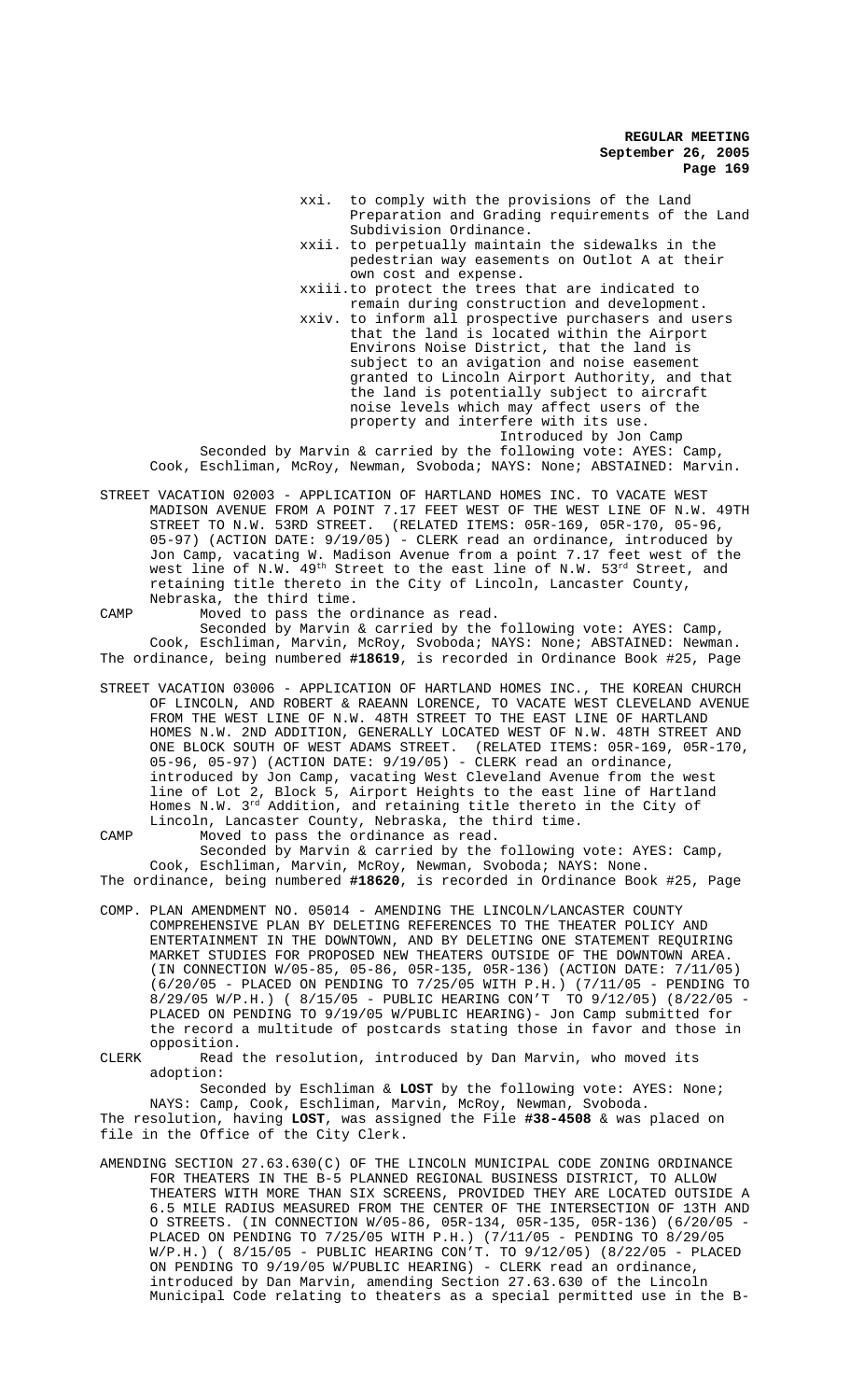5 Planned Regional Business District to allow theaters with more than six screens, provided they are located outside a 6.5 mile radius measured from the center of the intersection of 13<sup>th</sup> and 0 Streets; and repealing Section 27.63.630 of the Lincoln Municipal Code as hitherto existing, the third time.<br>MARVIN Moved to pass the o

Moved to pass the ordinance as read. Seconded by Newman & **LOST** by the following vote: AYES: None; NAYS: Camp, Cook, Eschliman, Marvin, McRoy, Newman, Svoboda. The ordinance, having **LOST**, was assigned the File **#38-4509** & was placed on file in the Office of the City Clerk.

- CHANGE OF ZONE 05036 APPLICATION OF EIGER CORPORATION FOR A CHANGE OF ZONE FROM AG AGRICULTURAL DISTRICT TO B-5 PLANNED REGIONAL BUSINESS DISTRICT ON PROPERTY GENERALLY LOCATED AT SOUTH 91ST STREET AND PINE LAKE ROAD. (IN CONNECTION W/05R-134, 05-85, 05-86, 05R-135, 05R-136) (6/20/05 - PLACED ON PENDING TO 7/25/05 WITH P.H.) (7/11/05 - PENDING TO 8/29/05 W/P.H.) ( 8/15/05 - PUBLIC HEARING CON'T . TO 9/12/05) (8/22/05 - PLACED ON PENDING TO 9/19/05 W/PUBLIC HEARING)- PRIOR to reading: COOK Moved to delay action on Bill No. 05-86 for one week to 10/3/05.
- Seconded by Newman & carried by the following vote: AYES: Camp, Cook, Eschliman, Marvin, McRoy, Newman, Svoboda; NAYS: None.
- APPEAL OF EIGER CORPORATION FROM THE PLANNING COMMISSION DENIAL OF SPECIAL PERMIT 05023 TO CONSTRUCT AN 80,000 SQ. FT. THEATER COMPLEX WITH 18 SCREENS IN THE B-5 ZONING DISTRICT, ON PROPERTY GENERALLY LOCATED AT S. 91ST STREET AND PINE LAKE ROAD. (IN CONNECTION W/05R-134, 05-85, 05-86, 05R-136) (ACTION DATE: 7/11/05) (6/20/05 - PLACED ON PENDING TO 7/25/05 WITH P.H.) (7/11/05 - PENDING TO 8/29/05 W/P.H.) ( 8/15/05 - PUBLIC HEARING CON'T . TO 9/12/05) (8/22/05 - PLACED ON PENDING TO 9/19/05 W/PUBLIC HEARING)- PRIOR to reading:
- COOK Moved to delay action on Bill No. 05R-135 for one week to 10/3/05. Seconded by Newman & carried by the following vote: AYES: Camp, Cook, Eschliman, Marvin, McRoy, Newman, Svoboda; NAYS: None.
- APPEAL OF EIGER CORPORATION FROM THE PLANNING COMMISSION DENIAL OF USE PERMIT 140B TO ALLOW 950,983 SQ. FT. OF COMMERCIAL AND OFFICE FLOOR AREA, ON PROPERTY GENERALLY LOCATED AT S. 91ST STREET AND PINE LAKE ROAD.(IN CONNECTION W/05R-134, 05R-135, 05-85, 05-86) (ACTION DATE: 7/11/05) (6/20/05 - PLACED ON PENDING TO 7/25/05 WITH P.H.) (7/11/05 - PENDING TO 8/29/05 W/P.H.) 8/15/05 - PUBLIC HEARING CON'T. TO 9/12/05) (8/22/05 - PLACED ON PENDING TO 9/19/05 W/PUBLIC HEARING)- PRIOR to reading: COOK Moved to delay action on Bill No. 05R-136 for one week to 10/3/05. Seconded by Newman & carried by the following vote: AYES: Camp, Cook, Eschliman, Marvin, McRoy, Newman, Svoboda; NAYS: None.

### **MISCELLANEOUS BUSINESS**

#### **PENDING -**

CAMP Moved to extend the Pending List to October 3, 2005. Seconded by Newman & carried by the following vote: AYES: Camp, Cook, Eschliman, Marvin, McRoy, Newman, Svoboda; NAYS: None.

### **UPCOMING RESOLUTIONS -**

CAMP Moved to approve the resolutions to have Public Hearing on October 3, 2005.

Seconded by Newman & carried by the following vote: AYES: Camp, Cook, Eschliman, Marvin, McRoy, Newman, Svoboda; NAYS: None.